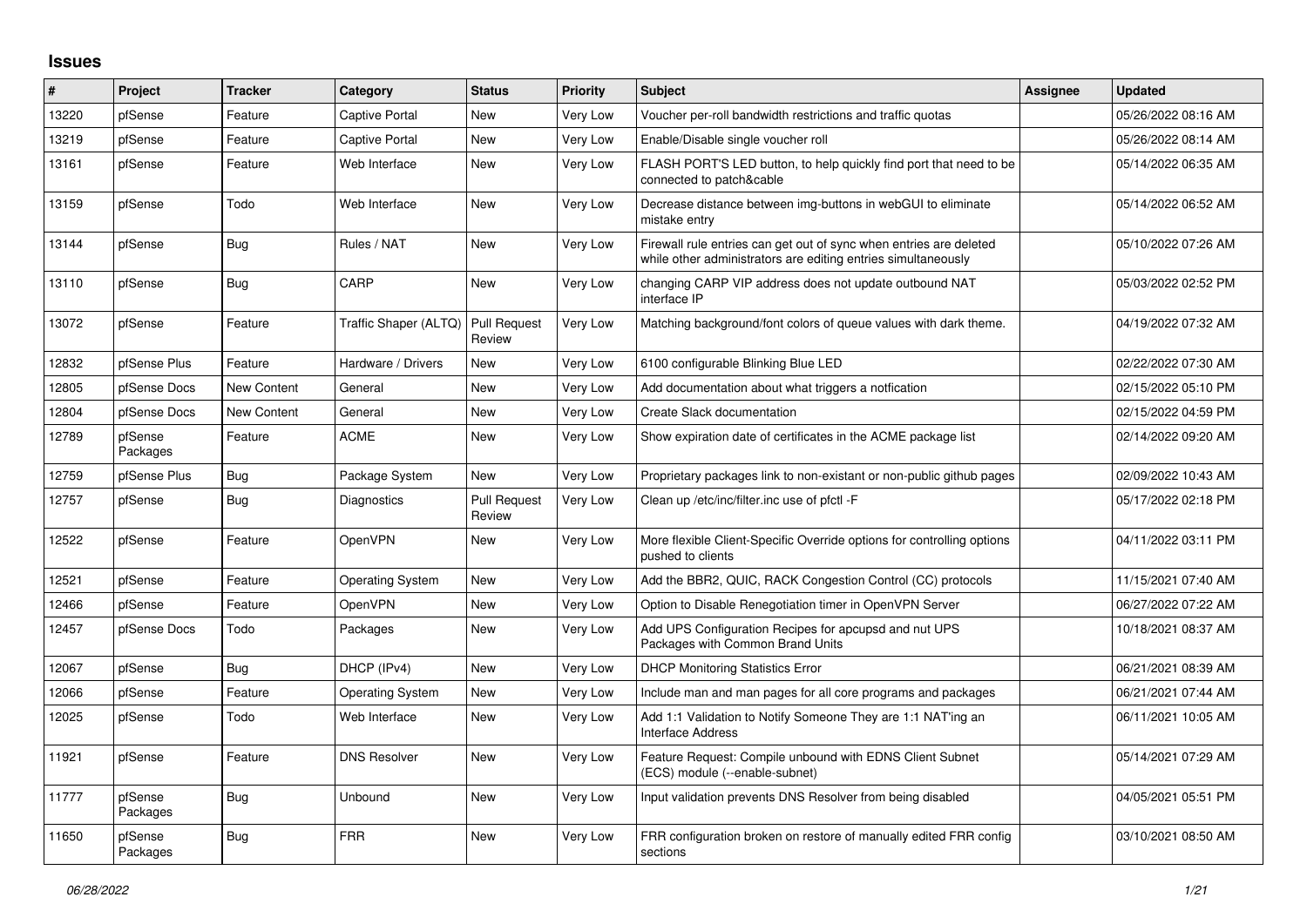| #     | Project             | <b>Tracker</b> | Category                 | <b>Status</b> | <b>Priority</b> | Subject                                                                                                  | <b>Assignee</b> | <b>Updated</b>      |
|-------|---------------------|----------------|--------------------------|---------------|-----------------|----------------------------------------------------------------------------------------------------------|-----------------|---------------------|
| 11493 | pfSense<br>Packages | Bug            | Zabbix                   | <b>New</b>    | Very Low        | After upgrade zabbix proxy wont start                                                                    |                 | 02/21/2021 05:31 AM |
| 11490 | pfSense<br>Packages | Bug            | Service Watchdog         | New           | Very Low        | Service Watchdog - Impacts Reboots and Package Updates                                                   |                 | 02/22/2021 12:07 PM |
| 11418 | pfSense             | Bug            | <b>IPsec</b>             | <b>New</b>    | <b>Very Low</b> | 'NAT-T: Force' is broken for IPv6 IPsec                                                                  |                 | 02/16/2021 08:25 AM |
| 11266 | pfSense<br>Packages | Feature        | AutoConfigBackup         | New           | Very Low        | Give an option to list restore point in "reverse" order/latest at the<br>top.                            |                 | 01/19/2021 06:58 PM |
| 11169 | pfSense             | Feature        | Interfaces               | <b>New</b>    | Very Low        | Changing interface index order                                                                           |                 | 12/17/2020 05:44 AM |
| 11165 | pfSense<br>Packages | Feature        | OpenVPN Client<br>Export | New           | Very Low        | OpenVPN Exporter - Allow for name customization                                                          |                 | 07/10/2021 12:58 PM |
| 11000 | pfSense<br>Packages | <b>Bug</b>     | haproxy                  | New           | Very Low        | haproxy deprecated trick suggested                                                                       |                 | 12/23/2020 02:55 PM |
| 10831 | pfSense<br>Packages | Feature        | New Package<br>Request   | New           | Very Low        | Integration of nntp-proxy into pfsense                                                                   |                 | 08/13/2020 09:09 AM |
| 10802 | pfSense             | Feature        | DHCP (IPv4)              | New           | Very Low        | Seperator for DHCP Static Mapped leases                                                                  |                 | 07/31/2020 10:30 AM |
| 10732 | pfSense             | Feature        | <b>High Availability</b> | <b>New</b>    | Very Low        | Warning banner for secondary HA node                                                                     |                 | 12/23/2021 03:34 AM |
| 10731 | pfSense             | Feature        | <b>XMLRPC</b>            | New           | Very Low        | XML-sync primary/secondary config flag                                                                   |                 | 07/06/2020 03:52 PM |
| 10701 | pfSense             | <b>Bug</b>     | Web Interface            | <b>New</b>    | Very Low        | Firewall Log too wide with Rule Description Column                                                       |                 | 06/25/2020 07:36 AM |
| 10645 | pfSense             | Feature        | Package System           | New           | <b>Very Low</b> | Choosing active repo after restoring config but before starting pkgs<br>auto-installing                  |                 | 09/22/2020 01:04 PM |
| 10570 | pfSense<br>Packages | Feature        | OpenVPN Client<br>Export | New           | <b>Very Low</b> | OpenVPN Export for iOS should use .ovpn12 for certs and private<br>key                                   |                 | 05/19/2020 10:12 AM |
| 10467 | pfSense             | Feature        | <b>Notifications</b>     | New           | <b>Very Low</b> | Email alert functionality for system health                                                              |                 | 05/21/2020 06:02 AM |
| 10446 | pfSense             | Feature        | Rules / NAT              | <b>New</b>    | Very Low        | VIP address is not shown in firewall rules                                                               |                 | 06/09/2022 02:07 PM |
| 10377 | pfSense<br>Packages | Feature        | FreeRADIUS               | New           | Very Low        | Allow usage of TOTP (Google-Authenticator) without PIN                                                   |                 | 03/30/2020 11:43 AM |
| 10358 | pfSense<br>Packages | Feature        | <b>FRR</b>               | New           | <b>Very Low</b> | <b>Stage FRR Configuration Changes</b>                                                                   |                 | 03/19/2020 06:48 AM |
| 10352 | pfSense             | Bug            | Authentication           | <b>New</b>    | Very Low        | RADIUS authentication fails with MSCHAPv1 or MSCHAPv2 when<br>passwords contain international characters |                 | 06/20/2022 04:04 PM |
| 10290 | pfSense             | Feature        | Aliases / Tables         | <b>New</b>    | Very Low        | Firewall Aliases Add button on top of list                                                               |                 | 07/10/2021 01:03 PM |
| 10265 | pfSense<br>Packages | Bug            | Notes                    | New           | Very Low        | Adding a Note with malformed title will force system restore                                             |                 | 02/27/2020 10:12 AM |
| 10258 | pfSense             | Feature        | Certificates             | New           | Very Low        | allow to sign CA                                                                                         |                 | 02/20/2020 04:20 AM |
| 10250 | pfSense             | Feature        | DHCP (IPv4)              | New           | Very Low        | DHCP lease view by interface                                                                             |                 | 02/11/2020 07:47 AM |
| 10238 | pfSense             | Feature        | <b>Operating System</b>  | New           | Very Low        | Periodic Scrub of ZFS filesystem                                                                         |                 | 12/31/2020 03:02 PM |
| 9837  | pfSense             | Bug            | Interfaces               | New           | Very Low        | ipv6 is not completely disabled on the interfaces                                                        |                 | 10/24/2019 01:16 AM |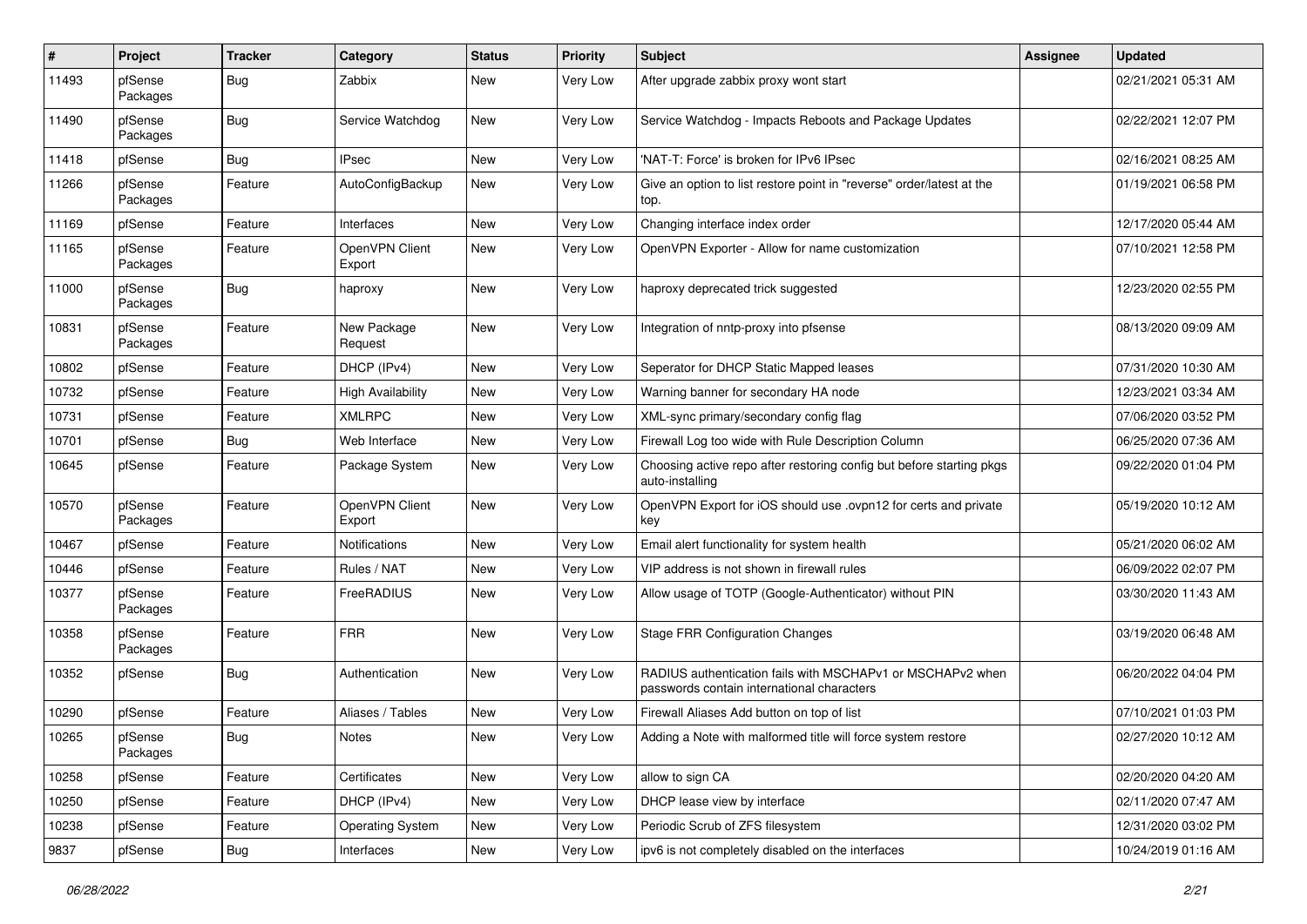| ∦    | Project             | <b>Tracker</b> | Category                 | <b>Status</b> | <b>Priority</b> | <b>Subject</b>                                                                                    | Assignee | <b>Updated</b>      |
|------|---------------------|----------------|--------------------------|---------------|-----------------|---------------------------------------------------------------------------------------------------|----------|---------------------|
| 9755 | pfSense             | Bug            | Package System           | New           | Very Low        | package description wrong link<br>https://www.freshports.org/security/openvpn-client-export       |          | 09/13/2019 07:22 AM |
| 9725 | pfSense<br>Packages | Feature        | <b>ACME</b>              | New           | Very Low        | Ability to use template variables in acme package                                                 |          | 09/04/2019 07:12 AM |
| 9648 | pfSense<br>Packages | Feature        | haproxy                  | New           | Very Low        | Multiple node Sync HAProxy configuration to backup CARP<br>members via XMLRPC.                    |          | 07/25/2019 10:04 AM |
| 9575 | pfSense             | Feature        | DHCP (IPv6)              | <b>New</b>    | Very Low        | RFC 7078 - Distributing Address Selection Policy Using DHCPv6                                     |          | 08/14/2019 02:39 PM |
| 9486 | pfSense<br>Packages | Bug            | softflowd                | New           | <b>Very Low</b> | ifindex values used for softflowd are incorrect                                                   |          | 08/14/2019 02:30 PM |
| 9336 | pfSense             | Feature        | <b>Notifications</b>     | New           | Very Low        | Make Dynamic DNS update notification e-mail optional                                              |          | 02/18/2019 11:49 AM |
| 9183 | pfSense             | <b>Bug</b>     | <b>LAGG Interfaces</b>   | New           | Very Low        | OpenVPN Lagg Interface not working after restart or new start                                     |          | 08/21/2019 11:17 AM |
| 9140 | pfSense             | Bug            | Logging                  | New           | Very Low        | Unexpected rule can be displayed when looking up filter log entry<br>with multiple matching rules |          | 08/19/2019 02:56 PM |
| 9012 | pfSense<br>Packages | Bug            | Squid                    | <b>New</b>    | Very Low        | Captive Portal authentication in Squid Proxy Server does not work                                 |          | 10/12/2019 05:06 AM |
| 8879 | pfSense             | Feature        | DHCP (IPv4)              | <b>New</b>    | Very Low        | DHCP options ADD force options                                                                    |          | 09/07/2018 09:14 AM |
| 8775 | pfSense             | Feature        | Authentication           | New           | Very Low        | Use SRV record for LDAP Authentication                                                            |          | 05/06/2020 07:49 AM |
| 8694 | pfSense             | Feature        | Authentication           | New           | Very Low        | Client CA Auth for PFSense WebGui                                                                 |          | 08/21/2019 09:25 AM |
| 8599 | pfSense             | Feature        | Rules / NAT              | New           | Very Low        | IPv6 flow labels                                                                                  |          | 07/16/2018 07:36 AM |
| 8464 | pfSense             | Bug            | <b>Wireless</b>          | New           | Very Low        | Wireless USB card does not connect to WiFi automatically after<br>reboot/halt                     |          | 06/19/2020 03:44 AM |
| 8454 | pfSense<br>Packages | Bug            | arpwatch                 | New           | Very Low        | Arpwatch package break email notifications from other sources                                     |          | 06/23/2022 07:49 PM |
| 8270 | pfSense             | Todo           | Web Interface            | <b>New</b>    | Very Low        | Fix grammatically erroneous repetition                                                            |          | 01/11/2018 08:19 AM |
| 8233 | pfSense             | Bug            | <b>NAT Reflection</b>    | New           | Very Low        | NAT reflection back to originating host broken when using<br>FQDN-based IP aliases                |          | 08/21/2019 10:53 AM |
| 8161 | pfSense<br>Packages | Feature        | FreeRADIUS               | <b>New</b>    | <b>Very Low</b> | Add virtual server support to FreeRadius                                                          |          | 12/05/2017 01:57 PM |
| 8157 | pfSense             | <b>Bug</b>     | Dashboard                | New           | Very Low        | Traffic Graph clutter from time to time                                                           |          | 12/03/2017 06:40 AM |
| 8148 | pfSense<br>Packages | Feature        | OpenVPN Client<br>Export | New           | Very Low        | OpenVPN - Output Windows Client .MSI Installer for GPO<br>deployment                              |          | 11/30/2017 01:24 PM |
| 7934 | pfSense             | Feature        | Dashboard                | New           | Very Low        | format support phone# for international use                                                       |          | 10/12/2017 04:38 PM |
| 7857 | pfSense             | Bug            | Dashboard                | New           | Very Low        | Interfaces Widget U/I fails to wrap IPV6 addresses when the string<br>is too wide for the widget  |          | 08/13/2019 09:15 AM |
| 7718 | pfSense             | Feature        | Dynamic DNS              | New           | Very Low        | Hostname for Custom DynDNS Updater.                                                               |          | 07/24/2017 10:05 AM |
| 7648 | pfSense             | Bug            | CARP                     | New           | Very Low        | SPAN ports on an interface renders CARP HA inoperative                                            |          | 06/14/2017 09:19 PM |
| 7608 | pfSense<br>Packages | Feature        | FreeRADIUS               | New           | Very Low        | Captive Portal amount of traffic Account + Free Radius+Mysql                                      |          | 05/28/2017 09:08 AM |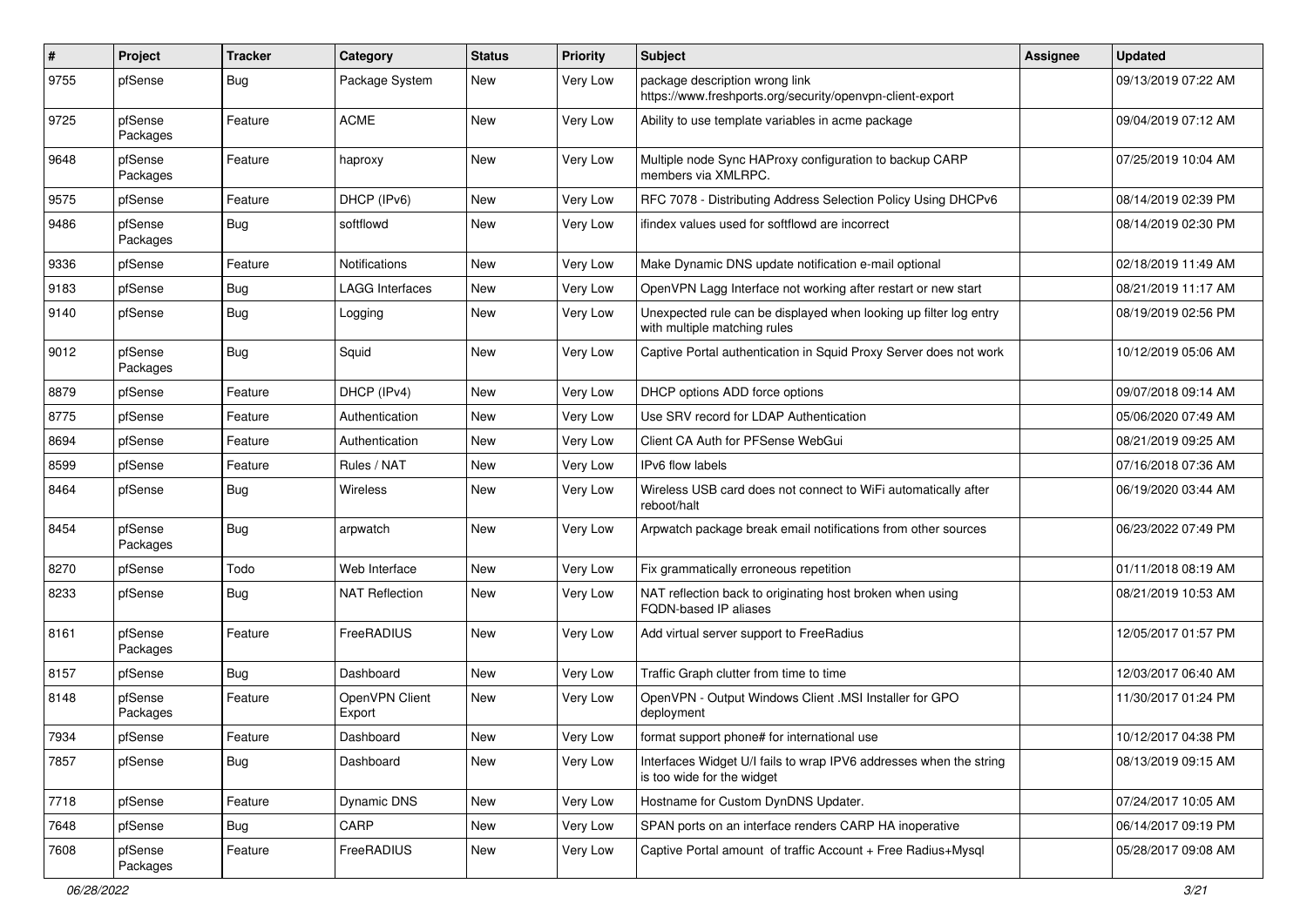| #     | Project             | <b>Tracker</b> | Category              | <b>Status</b>                 | <b>Priority</b> | <b>Subject</b>                                                                                               | <b>Assignee</b>                       | <b>Updated</b>      |
|-------|---------------------|----------------|-----------------------|-------------------------------|-----------------|--------------------------------------------------------------------------------------------------------------|---------------------------------------|---------------------|
| 7553  | pfSense             | <b>Bug</b>     | <b>Captive Portal</b> | Confirmed                     | <b>Very Low</b> | Captive portal on a parent interface blocks traffic on VLAN<br>interfaces too                                |                                       | 08/19/2018 03:15 PM |
| 7030  | pfSense             | Feature        | Multi-WAN             | <b>New</b>                    | Very Low        | New Feature Load Balance Per Amount Of GB                                                                    |                                       | 08/13/2019 02:56 PM |
| 6804  | pfSense             | Feature        | <b>Diagnostics</b>    | <b>New</b>                    | Very Low        | Add row counter into Diagnostics -> Edit File                                                                |                                       | 08/20/2019 03:44 PM |
| 6647  | pfSense             | Todo           | Web Interface         | <b>New</b>                    | Very Low        | <b>Enable Additional Security Headers</b>                                                                    |                                       | 05/14/2021 01:09 AM |
| 6544  | pfSense             | Feature        | DHCP (IPv4)           | <b>New</b>                    | Very Low        | RFC 3046 DHCP Option 82 support (and RFC 3315/4649/4580 for<br>IPv <sub>6</sub> )                            |                                       | 07/13/2020 02:14 AM |
| 5835  | pfSense             | Feature        | OpenVPN               | <b>New</b>                    | Very Low        | Improve OpenVPN client gateway detection in edge cases where<br>the remote does not send gateway information |                                       | 03/20/2016 12:29 AM |
| 5735  | pfSense             | Feature        | Aliases / Tables      | <b>New</b>                    | Very Low        | Automaticaly add DHCP leases to alias list or make it readable in<br>selected fields                         |                                       | 08/21/2019 11:01 AM |
| 5091  | pfSense             | <b>Bug</b>     | Rules / NAT           | Confirmed                     | Very Low        | In rule creation destination ports fields (from and to) are too small<br>to read ports aliases names         |                                       | 01/07/2020 07:48 AM |
| 1738  | pfSense             | Bug            | Backup / Restore      | <b>New</b>                    | Very Low        | Restore fails when username in backup is not matching                                                        |                                       | 12/11/2021 07:51 PM |
| 895   | pfSense             | Feature        | <b>PPP</b> Interfaces | <b>New</b>                    | Very Low        | PPP subsystem MPPE/MPPC support                                                                              |                                       | 09/10/2019 04:24 PM |
| 10199 | pfSense             | Todo           | Translations          | New                           | Very Low        | Improve Spanish translation interface                                                                        | Aluisco Miguel<br>Ricardo<br>Mastrapa | 01/22/2020 09:22 AM |
| 6727  | pfSense             | Todo           | Web Interface         | <b>New</b>                    | Very Low        | Missing file apple-touch-icon-precomposed.png?                                                               | <b>Jared Dillard</b>                  | 08/18/2016 02:10 PM |
| 13272 | pfSense             | Bug            | <b>Captive Portal</b> | Pull Request<br>Review        | Very Low        | Voucher CSV output has leading space before voucher code                                                     | Jim Pingle                            | 06/13/2022 10:27 AM |
| 13250 | pfSense             | Todo           | DHCP (IPv4)           | <b>New</b>                    | Very Low        | Clean up DHCP Server option language                                                                         | Jim Pingle                            | 06/06/2022 07:32 AM |
| 12863 | pfSense             | Feature        | Authentication        | <b>New</b>                    | Very Low        | dynamically tune sha512crypt rounds                                                                          | Jim Pingle                            | 03/19/2022 12:53 PM |
| 11145 | pfSense Docs        | Correction     | Virtualization        | New                           | Very Low        | Feedback on pfSense Configuration Recipes - Virtualizing<br>pfSense with Hyper-V                             | Jim Pingle                            | 03/06/2021 04:14 PM |
| 9889  | pfSense             | <b>Bug</b>     | Certificates          | <b>New</b>                    | Very Low        | CRL check for Intermediate CA CRLs fails                                                                     | Jim Pingle                            | 11/08/2019 11:03 AM |
| 9141  | pfSense<br>Packages | Feature        | <b>FRR</b>            | <b>New</b>                    | Very Low        | FRR xmlrpc                                                                                                   | Jim Pingle                            | 11/26/2018 07:49 AM |
| 4298  | pfSense             | <b>Bug</b>     | <b>SNMP</b>           | Assigned                      | Very Low        | Excessive errors from snmpd                                                                                  | Luiz Souza                            | 09/13/2020 08:21 AM |
| 7996  | pfSense             | <b>Bug</b>     | Web Interface         | <b>Pull Request</b><br>Review | <b>Very Low</b> | Unnecessary link tag in login page                                                                           | Marcos<br>Mendoza                     | 06/26/2022 02:47 PM |
| 11877 | pfSense             | Bug            | Web Interface         | <b>Pull Request</b><br>Review | <b>Very Low</b> | Labels and description dissapear in firewall schedule edit.php                                               | Viktor Gurov                          | 05/17/2022 02:22 PM |
| 13294 | pfSense             | Feature        | Gateways              | <b>New</b>                    | Low             | Change gateway name                                                                                          |                                       | 06/22/2022 06:07 PM |
| 13291 | pfSense Docs        | Todo           | Configuration         | <b>New</b>                    | Low             | Notification documentation                                                                                   |                                       | 06/21/2022 10:22 AM |
| 13289 | pfSense             | Bug            | Backup / Restore      | <b>New</b>                    | Low             | Attempting to restore a 0 byte "config.xml" prints an error that the<br>file cannot be read                  |                                       | 06/20/2022 10:46 AM |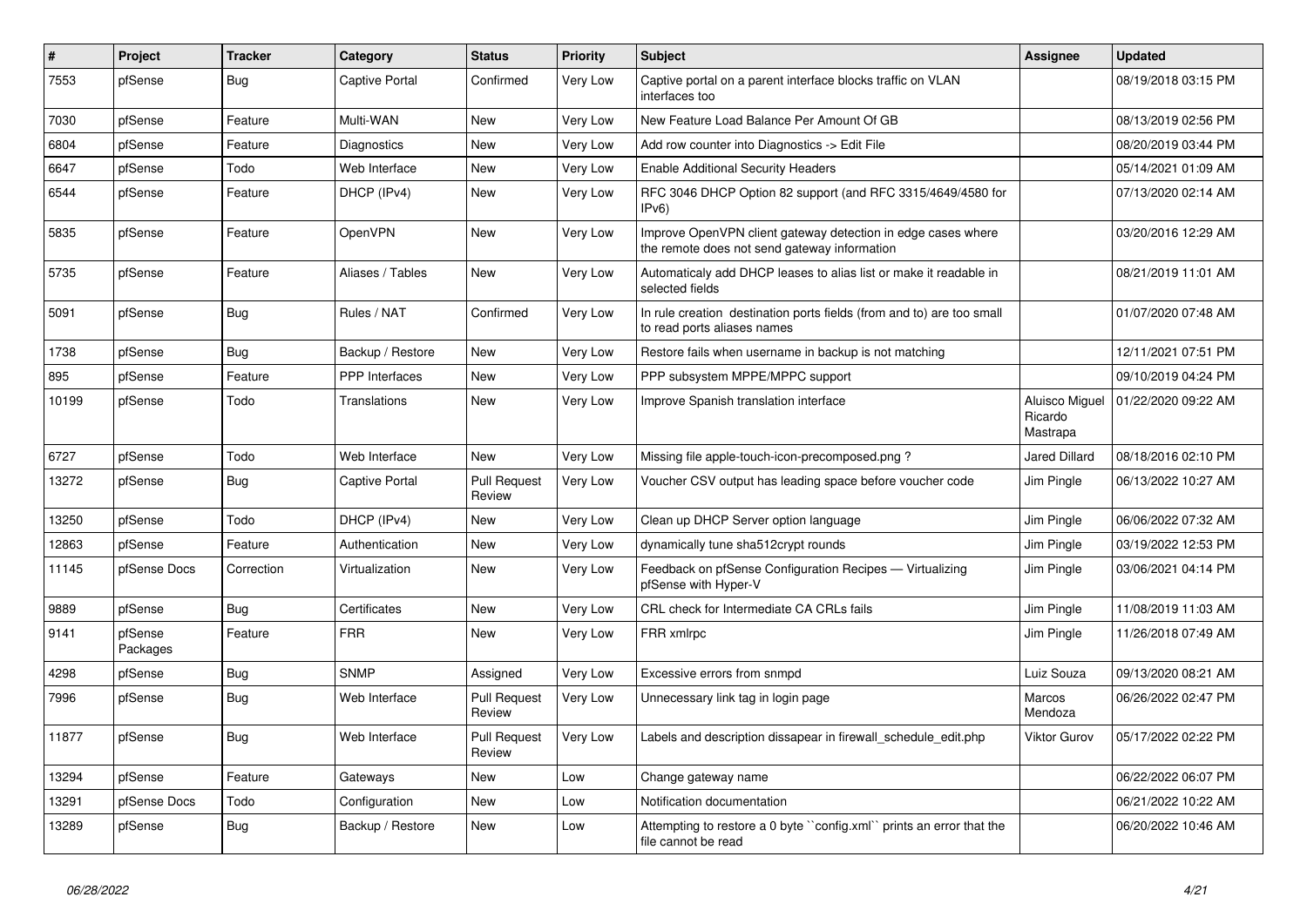| #     | Project             | <b>Tracker</b> | Category                    | <b>Status</b>                 | <b>Priority</b> | <b>Subject</b>                                                                              | <b>Assignee</b> | <b>Updated</b>      |
|-------|---------------------|----------------|-----------------------------|-------------------------------|-----------------|---------------------------------------------------------------------------------------------|-----------------|---------------------|
| 13263 | pfSense             | <b>Bug</b>     | DHCP (IPv4)                 | <b>New</b>                    | Low             | Deleting a static DHCP entry when the related IP is not in the arp<br>table spams the log   |                 | 06/10/2022 11:18 AM |
| 13247 | pfSense<br>Packages | <b>Bug</b>     | open-vm-tools               | <b>New</b>                    | Low             | Open-VM-Tools service actions do not work                                                   |                 | 06/05/2022 07:09 PM |
| 13168 | pfSense             | Feature        | Dashboard                   | <b>New</b>                    | Low             | Multiple Dashboard views for a single user                                                  |                 | 05/16/2022 07:53 AM |
| 13098 | pfSense<br>Packages | <b>Bug</b>     | haproxy                     | Feedback                      | Low             | HAProxy Virtual IP broken link under Frontend setup                                         |                 | 04/27/2022 08:35 AM |
| 13000 | pfSense             | <b>Bug</b>     | <b>IPsec</b>                | <b>New</b>                    | Low             | IPsec AES-GCM encryption algorithm "Key Length" field should be<br>labeled "ICV Length"     |                 | 03/30/2022 07:40 AM |
| 12894 | pfSense Plus        | <b>Bug</b>     | Certificates                | <b>New</b>                    | Low             | duplicating freshly created certificates through refreshing                                 |                 | 03/03/2022 02:35 PM |
| 12850 | pfSense             | Bug            | Routing                     | <b>New</b>                    | Low             | Console error during boot: ``route: route has not been found``                              |                 | 02/22/2022 08:27 AM |
| 12813 | pfSense             | Feature        | Installer                   | <b>New</b>                    | Low             | Recover extra data in the installer                                                         |                 | 02/17/2022 07:52 AM |
| 12736 | pfSense<br>Packages | Feature        | pfBlockerNG                 | <b>New</b>                    | Low             | Allow custom cron intervals                                                                 |                 | 01/30/2022 08:55 PM |
| 12734 | pfSense             | <b>Bug</b>     | Web Interface               | Incomplete                    | Low             | Long hostname breaks DHCP leases layout                                                     |                 | 01/31/2022 01:03 PM |
| 12564 | pfSense             | Feature        | Aliases / Tables            | <b>New</b>                    | Low             | add column to show that an Alias is in use by or not                                        |                 | 12/04/2021 07:25 PM |
| 12551 | pfSense             | Feature        | <b>DNS Resolver</b>         | <b>New</b>                    | Low             | Add ability to set DNS resolver search domain list                                          |                 | 12/01/2021 11:18 AM |
| 12539 | pfSense             | Bug            | Interfaces                  | <b>New</b>                    | Low             | Changing VLAN ID for LAN interface in assignments silently fails.                           |                 | 11/23/2021 04:12 AM |
| 12393 | pfSense             | Bug            | Traffic Shaper (ALTQ)   New |                               | Low             | Priority of qOthersLow higher than default queues                                           |                 | 09/21/2021 02:48 PM |
| 12370 | pfSense             | Feature        | Rules / NAT                 | <b>New</b>                    | Low             | Add limiters to Queue column on firewall rule list                                          |                 | 09/14/2021 07:37 AM |
| 12369 | pfSense<br>Packages | Feature        | Mail report                 | <b>New</b>                    | Low             | Skip If No Content issue                                                                    |                 | 09/14/2021 06:40 AM |
| 12343 | pfSense             | Feature        | Diagnostics                 | <b>New</b>                    | Low             | Real time traffic monitoring                                                                |                 | 09/06/2021 01:26 PM |
| 12248 | pfSense             | Feature        | Package System              | <b>New</b>                    | Low             | Package Update Availability Notification                                                    |                 | 11/28/2021 10:02 AM |
| 12214 | pfSense Docs        | Todo           | General                     | <b>New</b>                    | Low             | Connect to WebGui.                                                                          |                 | 08/05/2021 04:39 AM |
| 12183 | pfSense             | Regression     | Interfaces                  | <b>New</b>                    | Low             | Changing MAC address for PPP parent interface stopped working                               |                 | 04/20/2022 04:16 PM |
| 12178 | pfSense<br>Packages | <b>Bug</b>     | <b>WireGuard</b>            | <b>New</b>                    | Low             | WireGuard always shows 'Configuring WireGuard tunnelsdone.'<br>message on boot              |                 | 07/30/2021 06:58 AM |
| 12070 | pfSense             | Bug            | DHCP (IPv4)                 | <b>New</b>                    | Low             | VLAN0 for WAN DHCP                                                                          |                 | 12/23/2021 04:31 PM |
| 12013 | pfSense             | Bug            | Logging                     | New                           | Low             | Reading log data is inefficient in certain cases                                            |                 | 06/08/2021 07:35 AM |
| 11837 | pfSense<br>Packages | Feature        | <b>FRR</b>                  | <b>New</b>                    | Low             | Increase field length of FRR Networks in Access Lists and Prefix<br>Lists                   |                 | 04/22/2021 07:10 AM |
| 11589 | pfSense             | Feature        | <b>Traffic Graphs</b>       | <b>Pull Request</b><br>Review | Low             | Fix iftop experimental traffic fetcher, unify and improve output style                      |                 | 03/03/2021 03:30 PM |
| 11588 | pfSense             | Feature        | WireGuard                   | <b>New</b>                    | Low             | Automatically suggest next IP address in Wireguard interface<br>subnet when creating a peer |                 | 12/22/2021 03:35 AM |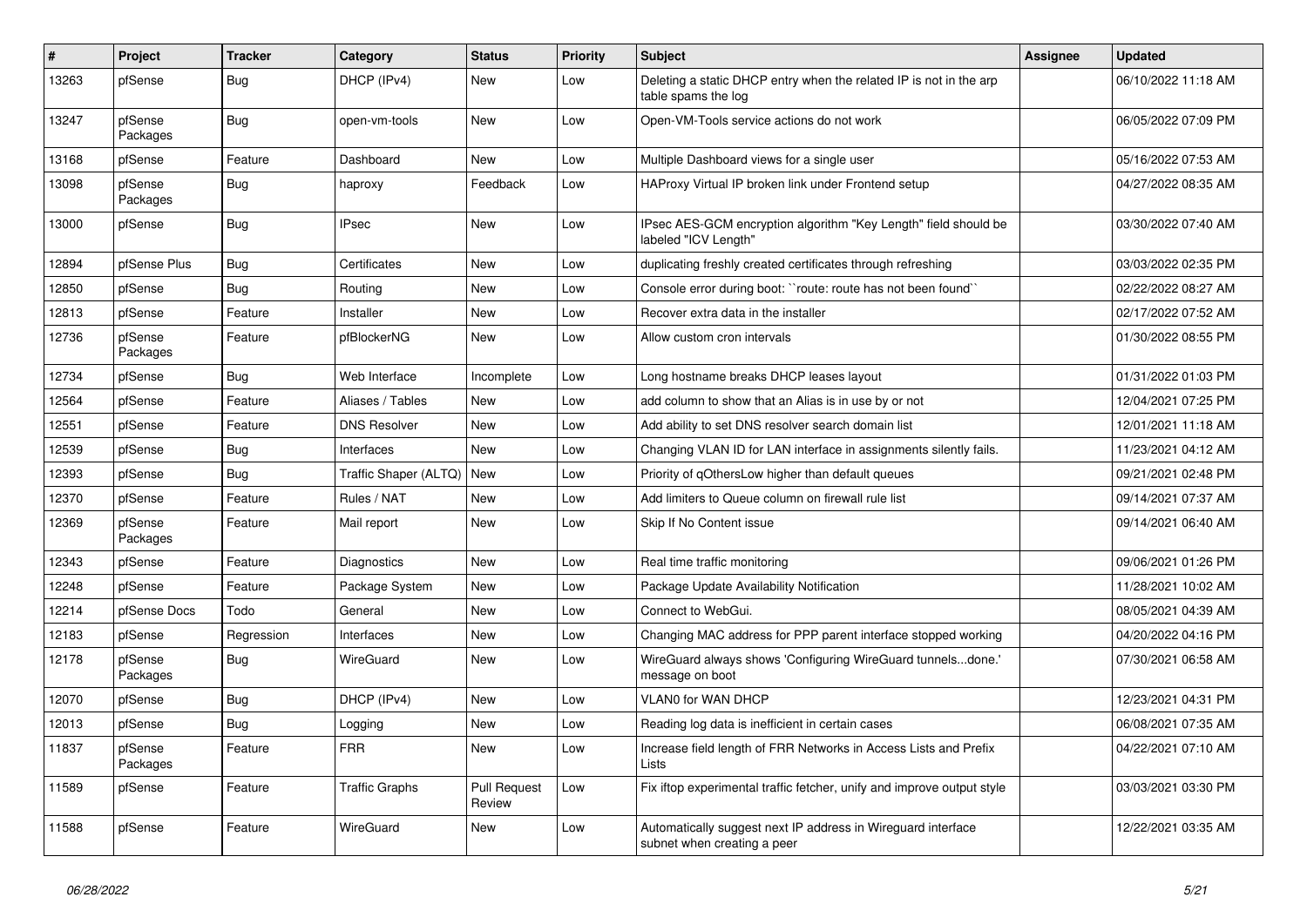| #     | <b>Project</b>      | <b>Tracker</b> | Category                    | <b>Status</b>                 | <b>Priority</b> | Subject                                                                                      | Assignee | <b>Updated</b>      |
|-------|---------------------|----------------|-----------------------------|-------------------------------|-----------------|----------------------------------------------------------------------------------------------|----------|---------------------|
| 11566 | pfSense             | Bug            | Web Interface               | New                           | Low             | Firewall Maximum Table Entries "default size" is whatever is<br>entered                      |          | 02/27/2021 10:01 AM |
| 11530 | pfSense<br>Packages | Bug            | ntop                        | Feedback                      | Low             | ntopng 4.2 needs to be updated to 4.3, Bug when accessing a host<br>for details              |          | 03/05/2022 08:35 PM |
| 11509 | pfSense<br>Packages | Bug            | <b>LCDProc</b>              | New                           | Low             | LCD package - not starting at boot - stop and start in Status Window<br>not possible         |          | 02/23/2021 10:55 AM |
| 11508 | pfSense             | Todo           | Web Interface               | <b>Pull Request</b><br>Review | Low             | Update SimplePie to to v1.5.6                                                                |          | 02/23/2021 07:23 AM |
| 11440 | pfSense             | Feature        | Web Interface               | New                           | Low             | Expand collapsed sections by clicking anywhere on header                                     |          | 10/28/2021 01:35 PM |
| 11438 | pfSense             | Feature        | Hardware / Drivers          | New                           | Low             | Allow multiple cryptographic accelerator modules to be loaded at<br>the same time            |          | 02/18/2021 12:40 PM |
| 11369 | pfSense             | Feature        | <b>Operating System</b>     | New                           | Low             | add Enabling IPv6 Source Address Validation support                                          |          | 02/04/2021 10:03 AM |
| 11270 | pfSense             | Feature        | <b>VPN</b> (Multiple Types) | New                           | Low             | Consider integrating Nebula mesh VPN                                                         |          | 01/20/2021 03:34 PM |
| 11213 | pfSense             | Feature        | Gateways                    | New                           | Low             | Option to mark gateway as down directly from Table                                           |          | 01/03/2021 07:09 AM |
| 11093 | pfSense             | Bug            | Wireless                    | <b>New</b>                    | Low             | ral(4) driver non-functional in arm64                                                        |          | 11/21/2020 10:45 AM |
| 11074 | pfSense<br>Packages | Bug            | <b>BIND</b>                 | <b>New</b>                    | Low             | bind Zone Settings Zones, Save button opens "Confirmation<br>required to save changes"       |          | 11/16/2020 11:08 AM |
| 11026 | pfSense<br>Packages | Feature        | FreeRADIUS                  | <b>New</b>                    | Low             | Feedback on Packages - FreeRADIUS package                                                    |          | 11/02/2020 07:21 AM |
| 11004 | pfSense             | Feature        | DHCP (IPv4)                 | <b>New</b>                    | Low             | DHCP reservations with no IP address show entries in DHCP<br>leases                          |          | 10/26/2020 07:22 AM |
| 10995 | pfSense             | Feature        | <b>Operating System</b>     | New                           | Low             | Remove VMware MSI-X from the PCI blacklist.                                                  |          | 10/20/2020 11:40 AM |
| 10994 | pfSense<br>Packages | <b>Bug</b>     | squidguard                  | New                           | Low             | SquidGuard Blacklists Restore Default button does not work                                   |          | 10/20/2020 12:26 PM |
| 10989 | pfSense<br>Packages | Bug            | Snort                       | <b>New</b>                    | Low             | Snort alert page has hidden characters in IPv6 address                                       |          | 10/17/2020 04:06 PM |
| 10959 | pfSense             | Bug            | <b>Traffic Graphs</b>       | Feedback                      | Low             | Traffic graph stopped on interface used via netmap                                           |          | 02/22/2021 02:57 AM |
| 10952 | pfSense             | Bug            | Rules / NAT                 | New                           | Low             | Inconsistency in Subnet Defaults Between Firewall Rules and<br>Interface Address Assignments |          | 10/09/2020 12:50 PM |
| 10918 | pfSense             | Feature        | Aliases / Tables            | <b>New</b>                    | Low             | IP Aliases de-duplication                                                                    |          | 12/13/2020 11:37 PM |
| 10690 | pfSense             | Bug            | Installer                   | New                           | Low             | Not possible to make UFS install on ZFS formatted drive                                      |          | 04/21/2022 12:39 PM |
| 10472 | pfSense<br>Packages | Feature        | Suricata                    | New                           | Low             | Blocked host alert table break out by timestamp and type to allow<br>sorting by date         |          | 04/17/2020 12:46 PM |
| 10466 | pfSense<br>Packages | Feature        | Suricata                    | New                           | Low             | Add checkbox to Suricata blocked host view to resolve all<br>resolvable IP's automatically   |          | 02/02/2022 06:04 PM |
| 10464 | pfSense             | Todo           | Upgrade                     | New                           | Low             | Disallow package updates when a system update is available                                   |          | 04/21/2022 12:39 PM |
| 10395 | pfSense             | Feature        | Dashboard                   | New                           | Low             | Add Dashboard System Information support for more PC Engines<br>APU boards                   |          | 02/17/2022 01:02 AM |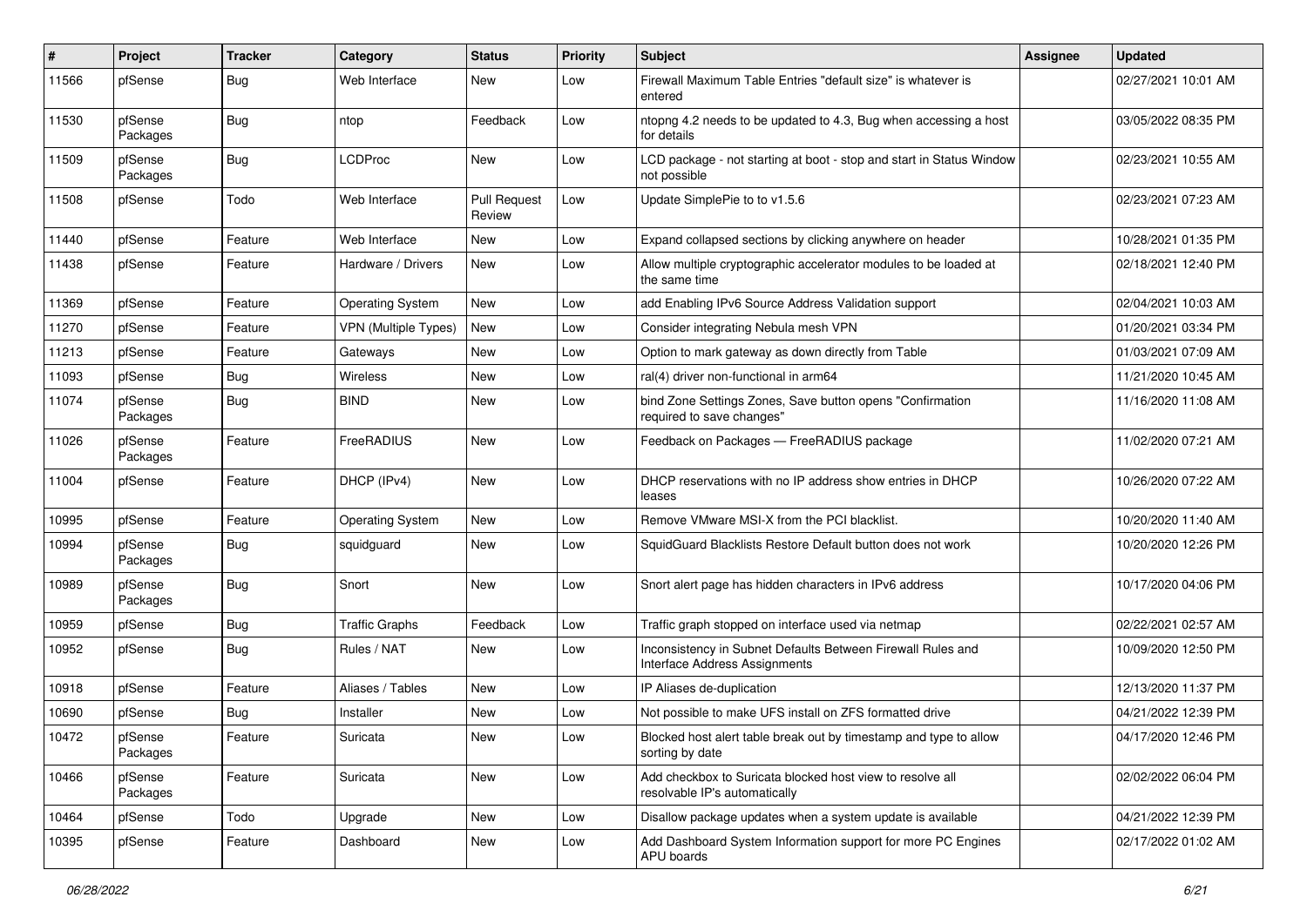| #     | Project             | <b>Tracker</b> | Category                 | <b>Status</b> | <b>Priority</b> | Subject                                                                                                                      | <b>Assignee</b> | <b>Updated</b>      |
|-------|---------------------|----------------|--------------------------|---------------|-----------------|------------------------------------------------------------------------------------------------------------------------------|-----------------|---------------------|
| 10312 | pfSense             | Feature        | Rules / NAT              | <b>New</b>    | Low             | Reordering of NAT rules without dragging                                                                                     |                 | 03/03/2020 07:28 AM |
| 10280 | pfSense             | Feature        | Dashboard                | New           | Low             | DHCP Leases widget                                                                                                           |                 | 11/07/2020 09:18 PM |
| 10204 | pfSense             | Feature        | Interfaces               | New           | Low             | Possible clarification of Track IPv6 Interface Subnet ID                                                                     |                 | 01/23/2020 01:04 PM |
| 10144 | pfSense             | Feature        | Web Interface            | New           | Low             | Default Sort Order, DHCP Leases                                                                                              |                 | 12/31/2019 06:47 PM |
| 9887  | pfSense             | Bug            | Rules / NAT              | <b>New</b>    | Low             | Rule separator positions change when deleting multiple rules                                                                 |                 | 05/10/2022 03:11 PM |
| 9718  | pfSense             | Feature        | Diagnostics              | New           | Low             | Make diag states summary table sortable                                                                                      |                 | 10/06/2020 09:12 AM |
| 9717  | pfSense             | Feature        | Web Interface            | New           | Low             | Search box for pfsense?                                                                                                      |                 | 07/05/2020 02:14 PM |
| 9353  | pfSense             | Bug            | Dashboard                | <b>New</b>    | Low             | PHPSession errors from limited access to dashboard and widgets                                                               |                 | 10/06/2020 09:31 AM |
| 9293  | pfSense             | Feature        | Web Interface            | New           | Low             | Provide WebUI message (banner) prior to login                                                                                |                 | 08/14/2019 02:39 PM |
| 9247  | pfSense<br>Packages | Bug            | haproxy                  | <b>New</b>    | Low             | HAProxy multiple server selection on stats pages doesn't work                                                                |                 | 01/02/2019 04:44 PM |
| 9149  | pfSense             | Bug            | Package System           | <b>New</b>    | Low             | Continued issues with /tmp and /var in RAM on 2.4                                                                            |                 | 11/24/2018 11:56 AM |
| 9085  | pfSense<br>Packages | Feature        | OpenVPN Client<br>Export | <b>New</b>    | Low             | OpenVPN connect/disconnect scripts                                                                                           |                 | 08/13/2019 09:15 AM |
| 8846  | pfSense             | Bug            | Gateways                 | New           | Low             | Misleading gateway error message adding/editing static routes<br>using a disabled interface                                  |                 | 08/21/2019 11:29 AM |
| 8820  | pfSense             | Bug            | Rules / NAT              | <b>New</b>    | Low             | System/Advanced/Misc - "Do not kill connections when schedule<br>expires" UN-checked still leaves existing connections open. |                 | 07/28/2020 10:59 AM |
| 8743  | pfSense             | Todo           | Gateways                 | New           | Low             | Gateway Groups page should list gateways in tier order                                                                       |                 | 08/14/2019 12:16 PM |
| 8576  | pfSense             | Bug            | Rules / NAT              | Feedback      | Low             | pfSense stops passing traffic after some time when using Outbound<br>NAT pool w/ Sticky Address                              |                 | 10/28/2021 01:47 PM |
| 8532  | pfSense             | Feature        | <b>OpenVPN</b>           | New           | Low             | Ability to add metric to pushed routes                                                                                       |                 | 05/22/2018 07:45 AM |
| 8502  | pfSense             | <b>Bug</b>     | Web Interface            | Confirmed     | Low             | main (top) menu items do not drop down in some cases                                                                         |                 | 07/06/2020 02:39 PM |
| 8500  | pfSense             | Bug            | Dynamic DNS              | New           | Low             | Incorrect categorization of status/info messages from phpDynDNS                                                              |                 | 08/16/2019 12:50 PM |
| 8474  | pfSense             | Feature        | High Availability        | New           | Low             | Easier Conversion to HA Pair from Existing Non-HA Firewall                                                                   |                 | 04/19/2018 11:52 PM |
| 8458  | pfSense             | Feature        | Dashboard                | <b>New</b>    | Low             | Allow reordering of interface widget                                                                                         |                 | 08/14/2019 10:52 AM |
| 8316  | pfSense             | Feature        | Rules / NAT              | New           | Low             | expiration date when creating new rules                                                                                      |                 | 08/21/2019 09:11 AM |
| 7902  | pfSense<br>Packages | Feature        | OpenVPN Client<br>Export | New           | Low             | allow vpn client export of other to be a blank field                                                                         |                 | 08/19/2019 03:33 PM |
| 7848  | pfSense             | Bug            | Diagnostics              | New           | Low             | NDP Table Sort by Expiration Error                                                                                           |                 | 08/26/2019 02:56 PM |
| 7788  | pfSense             | Bug            | Dashboard                | New           | Low             | Irregular updating of widgets like cpu/uptime on system widget.                                                              |                 | 08/21/2019 09:03 AM |
| 7688  | pfSense             | Feature        | Backup / Restore         | New           | Low             | AutoConfigBackup - Info Icon - username only                                                                                 |                 | 10/22/2017 10:46 AM |
| 7683  | pfSense<br>Packages | Feature        | New Package<br>Request   | New           | Low             | Splunk Universal Forwarder Package                                                                                           |                 | 08/19/2019 02:54 PM |
| 7531  | pfSense             | Feature        | Package System           | New           | Low             | pkg behavior when encountering invalid SSL certificate                                                                       |                 | 05/08/2017 06:57 PM |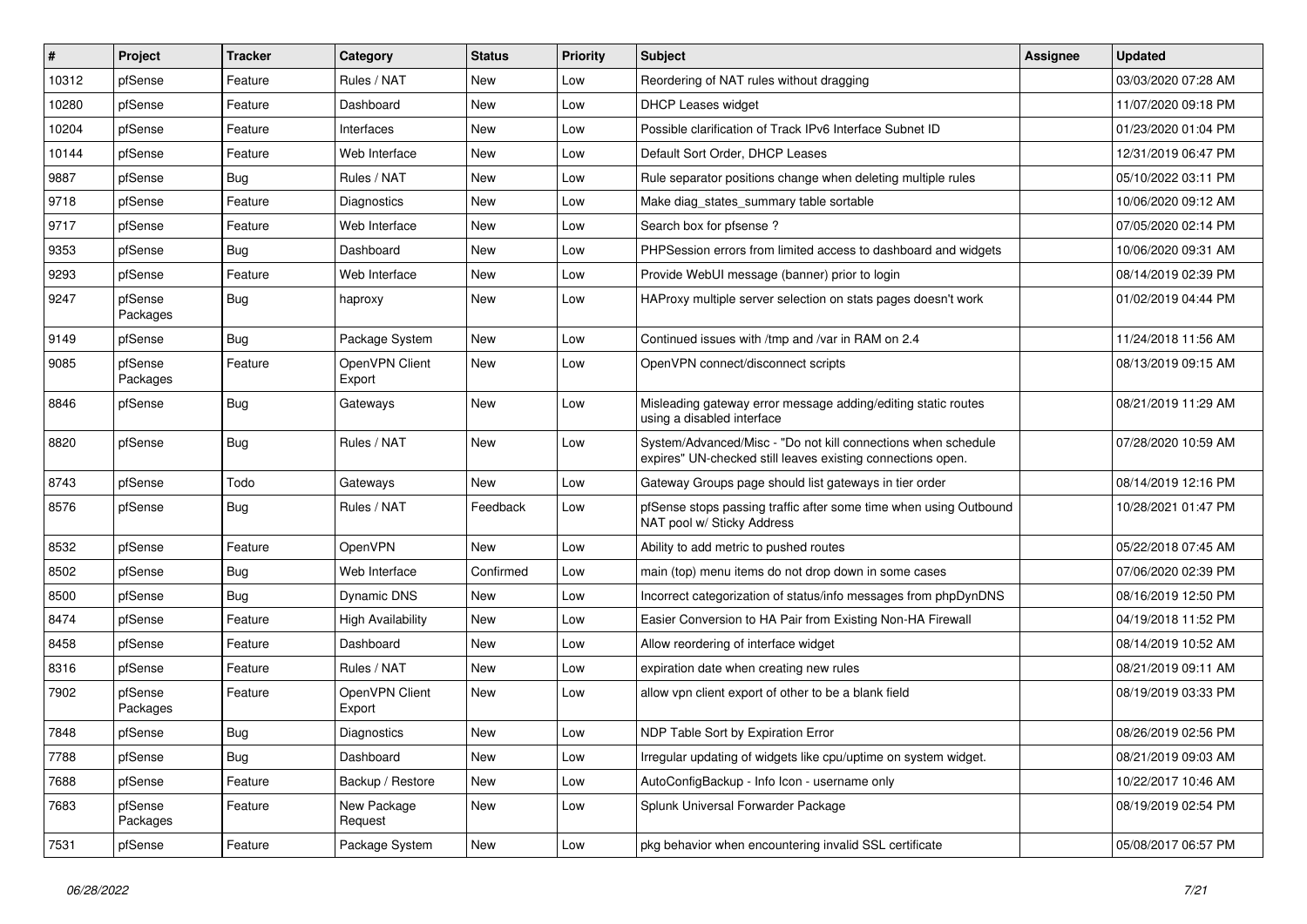| $\vert$ # | Project             | <b>Tracker</b> | Category                                 | <b>Status</b> | <b>Priority</b> | Subject                                                                               | Assignee | <b>Updated</b>      |
|-----------|---------------------|----------------|------------------------------------------|---------------|-----------------|---------------------------------------------------------------------------------------|----------|---------------------|
| 7495      | pfSense             | Feature        | <b>DNS Resolver</b>                      | New           | Low             | Ability to set TTL for local for Unbound host overrides and dhcp<br>leases            |          | 03/06/2018 09:46 AM |
| 7459      | pfSense             | Feature        | Diagnostics                              | New           | Low             | "Refresh" button for Diagnostics/Tables display                                       |          | 08/21/2019 09:27 AM |
| 7442      | pfSense             | Feature        | Diagnostics                              | New           | Low             | Suggestions for Diagnostics / ARP Table and Diagnostics / NDP<br>Table                |          | 08/21/2019 09:27 AM |
| 7441      | pfSense             | Feature        | DHCP (IPv4)                              | <b>New</b>    | Low             | Display start/end times for Static Mapping leases on DHCP<br>Leases/DHCPv6 Leases     |          | 08/21/2019 10:48 AM |
| 7411      | pfSense<br>Packages | Todo           | ladvd                                    | <b>New</b>    | Low             | LADVD Devices not wide enough                                                         |          | 10/22/2017 05:04 AM |
| 7365      | pfSense             | Feature        | Logging                                  | New           | Low             | Pass firewall/filter rule set through logging for centralized loggers to<br>key on    |          | 03/07/2017 10:44 AM |
| 7329      | pfSense             | Bug            | <b>DNS Forwarder</b>                     | <b>New</b>    | Low             | <b>DHCP Not Updating DNS</b>                                                          |          | 01/21/2022 09:16 PM |
| 7314      | pfSense             | Bug            | <b>RRD Graphs</b>                        | <b>New</b>    | Low             | Discrepancy in ntp monitoring view                                                    |          | 02/24/2017 08:37 PM |
| 7289      | pfSense             | Bug            | Certificates                             | New           | Low             | Generating 4096bit Certificate                                                        |          | 08/14/2019 09:56 AM |
| 7181      | pfSense             | Feature        | Rules / NAT                              | New           | Low             | Add Top and Add Bottom on Seperator                                                   |          | 08/21/2019 08:55 AM |
| 7078      | pfSense             | Feature        | OpenVPN                                  | <b>New</b>    | Low             | Allow reordering of client specific overrides in OpenVPN                              |          | 11/21/2019 02:48 PM |
| 6842      | pfSense             | Feature        | Package System                           | New           | Low             | Package Manager progress bar should indicate overall progress                         |          | 08/21/2019 08:55 AM |
| 6608      | pfSense             | Feature        | Backup / Restore                         | New           | Low             | backup and restore dhcp                                                               |          | 07/13/2016 04:09 PM |
| 6430      | pfSense             | <b>Bug</b>     | <b>DNS Resolver</b>                      | Confirmed     | Low             | pfsense should sanity-check hostnames when copying from<br>dhcpd.leases to /etc/hosts |          | 08/13/2019 01:23 PM |
| 6390      | pfSense             | Todo           | Dashboard                                | New           | Low             | Autoscale from Traffic Graph not correct size (big graphs)                            |          | 05/23/2016 01:38 PM |
| 6386      | pfSense             | Bug            | IPv6 Router<br>Advertisements<br>(RADVD) | <b>New</b>    | Low             | Switching Router Advertisements to disabled should broadcast IP<br>Removal messages   |          | 05/22/2016 10:44 PM |
| 6361      | pfSense             | Bug            | Web Interface                            | New           | Low             | Responsive Mobile Menu issue                                                          |          | 05/16/2016 12:09 PM |
| 6255      | pfSense             | Bug            | <b>PPP</b> Interfaces                    | Confirmed     | Low             | PPP Country/Provider/Plan configuration not saved                                     |          | 04/25/2016 07:15 PM |
| 6055      | pfSense             | Bug            | Package System                           | Confirmed     | Low             | Menu items may remain from packages no longer installed                               |          | 06/18/2021 08:46 PM |
| 6011      | pfSense             | <b>Bug</b>     | Web Interface                            | Confirmed     | Low             | IPv6 link local fails HTTP REFERER check                                              |          | 09/04/2016 09:57 AM |
| 5658      | pfSense             | Bug            | <b>Captive Portal</b>                    | Confirmed     | Low             | Files with the same name cannot be uploaded to multiple captive<br>portal zones       |          | 12/18/2015 07:19 PM |
| 5567      | pfSense             | Feature        | Dashboard                                | New           | Low             | CARP status widget does not update in real time                                       |          | 08/20/2019 03:33 PM |
| 5469      | pfSense             | <b>Bug</b>     | Package System                           | Confirmed     | Low             | package.dtd XSD schema is a piece of pathetic, useless,<br>unmaintained junk          |          | 11/22/2015 06:26 AM |
| 5307      | pfSense             | Feature        | <b>RRD Graphs</b>                        | New           | Low             | Add logarithmic scale option to RRD graphs                                            |          | 10/14/2015 07:37 AM |
| 4914      | pfSense             | Feature        | <b>Diagnostics</b>                       | New           | Low             | Packet Capture Settings                                                               |          | 08/20/2019 08:51 AM |
| 4724      | pfSense             | Feature        | <b>Captive Portal</b>                    | New           | Low             | Captive Portal Status Add Client Hostname                                             |          | 05/22/2015 08:38 AM |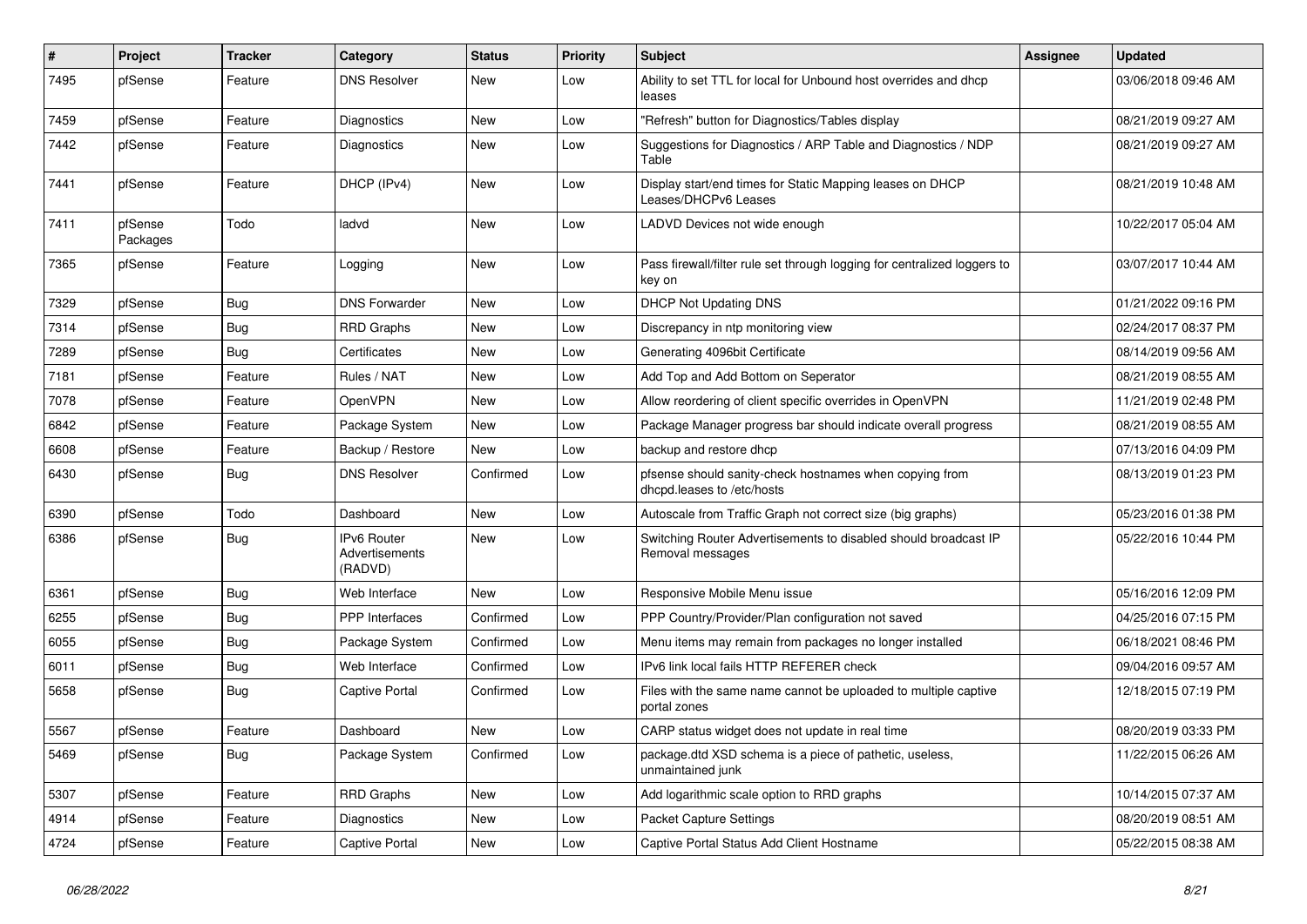| #     | Project             | <b>Tracker</b> | Category                     | <b>Status</b>                 | <b>Priority</b> | <b>Subject</b>                                                                                                                     | <b>Assignee</b>      | <b>Updated</b>      |
|-------|---------------------|----------------|------------------------------|-------------------------------|-----------------|------------------------------------------------------------------------------------------------------------------------------------|----------------------|---------------------|
| 4374  | pfSense             | Feature        | <b>Notifications</b>         | New                           | Low             | Add timestamps to notification e-mails                                                                                             |                      | 02/05/2015 12:43 AM |
| 4234  | pfSense             | Feature        | <b>IPsec</b>                 | Assigned                      | Low             | allow for strict user <> cn validation of mobile ipsec users when<br>using rsa+xauth                                               |                      | 01/24/2017 06:11 AM |
| 4195  | pfSense             | Feature        | Aliases / Tables             | <b>New</b>                    | Low             | Aliases: sections                                                                                                                  |                      | 08/21/2019 11:01 AM |
| 4165  | pfSense             | Feature        | Rules / NAT                  | New                           | Low             | Allow for security zones when defining interfaces and firewall rules.                                                              |                      | 02/06/2016 04:35 AM |
| 3943  | pfSense             | Feature        | <b>Operating System</b>      | New                           | Low             | pf - divert-reply not implemented (usefull for haproxy)                                                                            |                      | 10/16/2014 06:42 PM |
| 3889  | pfSense             | <b>Bug</b>     | <b>XML Parser</b>            | Confirmed                     | Low             | Non relevant changes in config.xml                                                                                                 |                      | 08/13/2019 12:23 PM |
| 3859  | pfSense             | Feature        | <b>Gateway Monitoring</b>    | New                           | Low             | Make it possible to set the source IP address for gateway<br>monitoring                                                            |                      | 11/06/2016 10:12 PM |
| 3411  | pfSense             | <b>Bug</b>     | Dashboard                    | New                           | Low             | Interfaces and statistics dashboard widgets very slow with large<br>numbers of interfaces                                          |                      | 01/24/2014 02:09 AM |
| 3162  | pfSense             | Feature        | <b>PPP</b> Interfaces        | <b>New</b>                    | Low             | MLPPP Status of connections                                                                                                        |                      | 08/20/2019 10:20 AM |
| 2545  | pfSense             | Feature        | <b>Captive Portal</b>        | <b>New</b>                    | Low             | CaptivePortal: Custom "Re-authenticate every x minutes"                                                                            |                      | 07/08/2012 05:21 PM |
| 2357  | pfSense             | Feature        | Interfaces                   | New                           | Low             | <b>Support Dual Stack Lite</b>                                                                                                     |                      | 05/13/2014 09:39 PM |
| 2323  | pfSense             | Feature        | DHCP (IPv4)                  | New                           | Low             | GUI doesn't allow to configure DHCP server to serve IP addresses<br>belonging to subnets wich are not associated with an interface |                      | 08/19/2019 10:27 AM |
| 2234  | pfSense             | Bug            | Web Interface                | Confirmed                     | Low             | Status: Traffic Graph - only shows interface's subnet                                                                              |                      | 01/15/2022 08:33 PM |
| 2042  | pfSense             | Bug            | <b>NAT Reflection</b>        | Confirmed                     | Low             | NAT reflection doesn't apply to self-initiated traffic                                                                             |                      | 01/21/2021 10:38 PM |
| 1219  | pfSense             | Feature        | Developer Tools              | New                           | Low             | Ship DTRACE enabled kernels in the images                                                                                          |                      | 07/26/2017 03:14 AM |
| 628   | pfSense             | Feature        | Web Interface                | New                           | Low             | Ability to specify listen IP address of management services (SSH,<br>web interface)                                                |                      | 07/09/2021 01:21 PM |
| 290   | pfSense             | Feature        | Multi-WAN                    | New                           | Low             | Add Multi-WAN awareness to UPnP                                                                                                    |                      | 01/06/2016 05:24 PM |
| 6873  | pfSense             | Bug            | DHCP (IPv6)                  | New                           | Low             | radvd - Too many addresses in RDNSS section when previously<br>using DHCPv6                                                        | Dominic<br>McKeown   | 06/06/2018 10:45 AM |
| 10892 | pfSense             | Bug            | Rules / NAT                  | New                           | Low             | Large number of VLAN/LANs make floating rules are to read                                                                          | Jared Dillard        | 02/01/2021 03:29 PM |
| 7387  | pfSense             | Bug            | Dashboard                    | <b>New</b>                    | Low             | New Traffic Graph in dashboard resets inverted view to normal view                                                                 | <b>Jared Dillard</b> | 12/11/2021 08:14 PM |
| 6752  | pfSense<br>Packages | Todo           | <b>Status Traffic Totals</b> | New                           | Low             | Traffic Totals Data Summary Graph                                                                                                  | <b>Jared Dillard</b> | 11/08/2017 08:58 AM |
| 6697  | pfSense             | Todo           | Web Interface                | New                           | Low             | White squares around the numeric values in the Status / Queues<br>page                                                             | <b>Jared Dillard</b> | 08/15/2016 03:19 AM |
| 6696  | pfSense             | <b>Bug</b>     | Traffic Shaper (ALTQ) New    |                               | LOW             | Add configure link to Status > Queues error message if traffic<br>shaping not configured                                           | Jared Dillard        | 08/21/2019 08:55 AM |
| 6026  | pfSense             | Bug            | Rules / NAT                  | New                           | Low             | webinterface, firewall rules, wrapping of columns or visible<br>(horizontal) scrollbar needed when contents doesnt fit             | Jared Dillard        | 08/20/2019 03:40 PM |
| 5480  | pfSense             | Todo           | Web Interface                | New                           | Low             | inconsistent display of default values in fields                                                                                   | Jared Dillard        | 03/01/2016 04:59 PM |
| 13258 | pfSense             | <b>Bug</b>     | Console Menu                 | <b>Pull Request</b><br>Review | Low             | secret menu option 100                                                                                                             | Jim Pingle           | 06/12/2022 01:44 PM |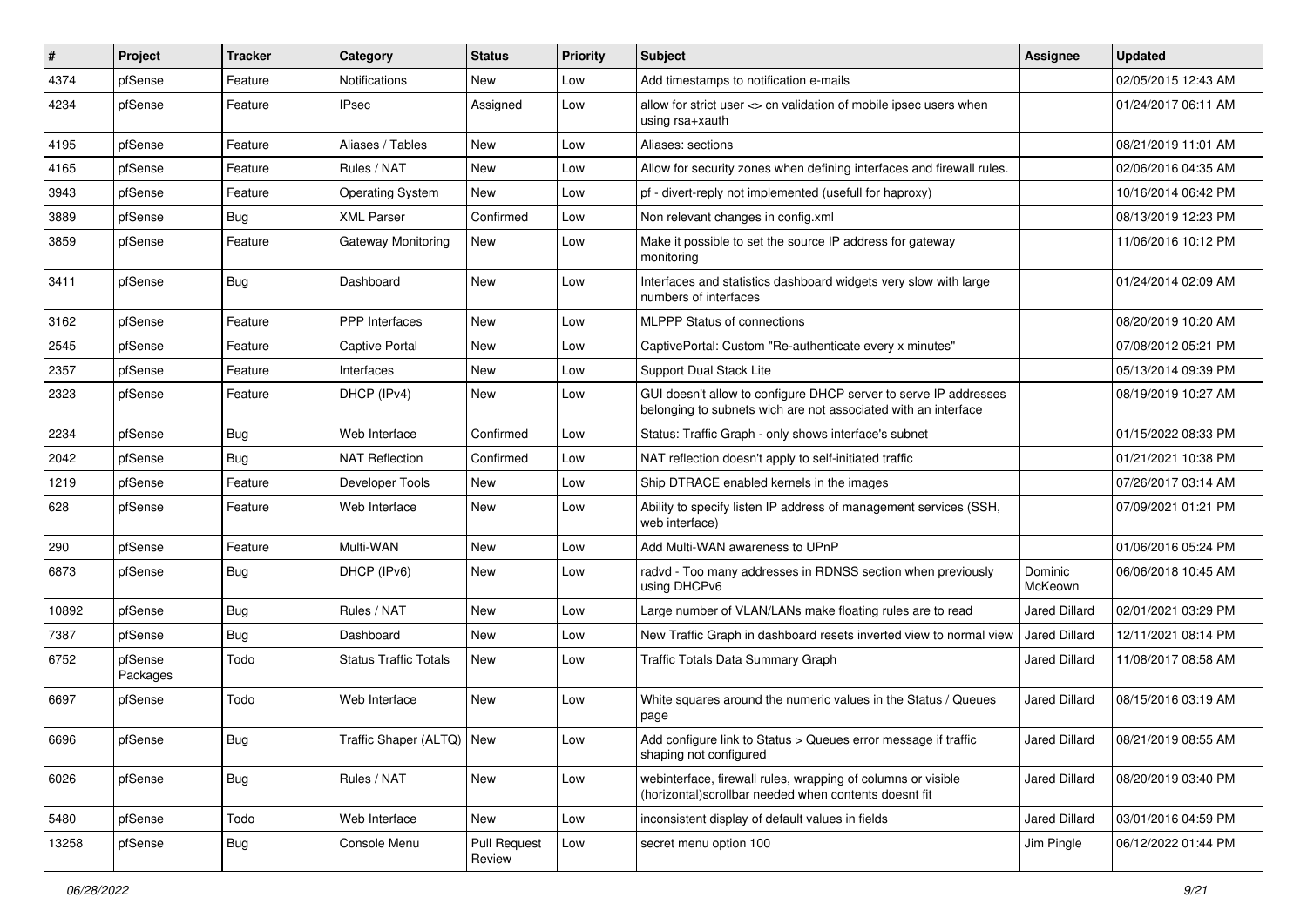| #     | Project             | <b>Tracker</b> | Category                  | <b>Status</b>                 | <b>Priority</b> | <b>Subject</b>                                                                                                          | <b>Assignee</b>      | <b>Updated</b>      |
|-------|---------------------|----------------|---------------------------|-------------------------------|-----------------|-------------------------------------------------------------------------------------------------------------------------|----------------------|---------------------|
| 11471 | pfSense Docs        | Todo           | Development               | <b>New</b>                    | Low             | Feedback on Development - Developing Packages                                                                           | Jim Pingle           | 02/19/2021 02:52 PM |
| 9608  | pfSense Docs        | Correction     | Recipes                   | New                           | Low             | Feedback on Virtualization - Virtualizing pfSense with Hyper-V                                                          | Jim Pingle           | 03/06/2021 04:29 PM |
| 9454  | pfSense Docs        | Correction     | Interfaces                | New                           | Low             | Feedback on IDS / IPS - Snort Suppression Lists                                                                         | Jim Pingle           | 09/23/2020 02:44 PM |
| 84    | pfSense             | Feature        | Web Interface             | New                           | Low             | Nightly Filter Summary E-Mail                                                                                           | Jim Pingle           | 04/03/2010 06:22 PM |
| 8192  | pfSense             | Bug            | <b>Gateway Monitoring</b> | New                           | Low             | dpinger - Change in ISP link-local IPv6 address drops connectivity                                                      | Luiz Souza           | 11/05/2020 07:31 AM |
| 6023  | pfSense<br>Packages | <b>Bug</b>     | Suricata                  | New                           | Low             | Traffic Shaper (pfsense 2.3) Suricata V3.0 Inline Mode Operation                                                        | Luiz Souza           | 04/15/2016 05:59 AM |
| 9970  | pfSense             | Feature        | <b>Captive Portal</b>     | <b>New</b>                    | Low             | Captive Portal and SAML2 Integration                                                                                    | Mauro Braggio        | 10/12/2020 07:39 AM |
| 4451  | pfSense             | Bug            | DHCP (IPv4)               | New                           | Low             | Status DHCP Leases shows double entries for static entries without<br>IP address                                        | <b>Phillip Davis</b> | 05/21/2022 04:55 PM |
| 9296  | pfSense             | Bug            | Aliases / Tables          | Confirmed                     | Low             | Alias content is sometimes incomplete when mixing FQDN and IP<br>address                                                | Reid<br>Linnemann    | 06/18/2022 03:12 PM |
| 11352 | pfSense             | Bug            | FreeBSD                   | <b>New</b>                    | Low             | CTF types > 2^15 in the pfSense kernel config results in DTrace<br>failing                                              | Scott Long           | 03/17/2021 02:52 AM |
| 13209 | pfSense<br>Packages | Bug            | pfBlockerNG               | New                           | Low             | Parsing Filter log by pfBlockerNG creates IP Block log with<br>Source/Destination mixed up or wrong Direcion            | <b>Viktor Gurov</b>  | 05/25/2022 03:50 AM |
| 12264 | pfSense<br>Packages | <b>Bug</b>     | Squid                     | Feedback                      | Low             | Stray <table> line in squid monitor.php</table>                                                                         | <b>Viktor Gurov</b>  | 12/23/2021 10:53 AM |
| 11343 | pfSense<br>Packages | Bug            | <b>BIND</b>               | Feedback                      | Low             | Invalid link to pfSense-pkg-bind changelog                                                                              | <b>Viktor Gurov</b>  | 04/05/2022 08:12 AM |
| 13310 | pfSense Plus        | Bug            | Unknown                   | New                           | Normal          | Destination IPv6 prefix list is not built properly                                                                      |                      | 06/27/2022 04:08 PM |
| 13305 | pfSense             | Feature        | Certificates              | <b>New</b>                    | Normal          | Certificate Revocation page should show expiration date                                                                 |                      | 06/27/2022 10:26 AM |
| 13304 | pfSense             | Feature        | Traffic Shaper (ALTQ)     | Pull Request<br>Review        | Normal          | Add Broadcom Netextreme II (bxe) to the altg capable check                                                              |                      | 06/27/2022 10:57 AM |
| 13297 | pfSense             | Feature        | Routing                   | New                           | Normal          | Support for Gateway Groups as Static Route destinations                                                                 |                      | 06/24/2022 07:41 AM |
| 13296 | pfSense             | Feature        | DHCP (IPv6)               | New                           | Normal          | Add support for DHCP6 OPTION_PD_EXCLUDE (RFC 6603)                                                                      |                      | 06/24/2022 10:10 PM |
| 13295 | pfSense             | <b>Bug</b>     | <b>Gateway Monitoring</b> | <b>Pull Request</b><br>Review | Normal          | Incorrect function parameters for "get dpinger status()" call in<br>`qwlb.inc``                                         |                      | 06/24/2022 07:25 AM |
| 13293 | pfSense             | Feature        | OpenVPN                   | New                           | Normal          | Option to set auth-gen-token in OpenVPN GUI                                                                             |                      | 06/21/2022 02:35 PM |
| 13292 | pfSense<br>Packages | Feature        | <b>ACME</b>               | <b>New</b>                    | Normal          | Separator                                                                                                               |                      | 06/21/2022 12:06 PM |
| 13290 | pfSense             | Regression     | Captive Portal            | Feedback                      | Normal          | My PfSense version 2.7 is returning the error "dummynet bad switch<br>21" every time I activate my Captive Portals (7). |                      | 06/27/2022 10:19 PM |
| 13288 | pfSense             | <b>Bug</b>     | Configuration<br>Backend  | New                           | Normal          | Encode FreeRADIUS Custom Options                                                                                        |                      | 06/20/2022 10:36 AM |
| 13287 | pfSense             | Feature        | Configuration<br>Backend  | New                           | Normal          | Encode OpenVPN Custom Options                                                                                           |                      | 06/20/2022 10:33 AM |
| 13280 | pfSense             | <b>Bug</b>     | Unknown                   | New                           | Normal          | Entries duplicated in /boot/loader.conf                                                                                 |                      | 06/19/2022 11:11 AM |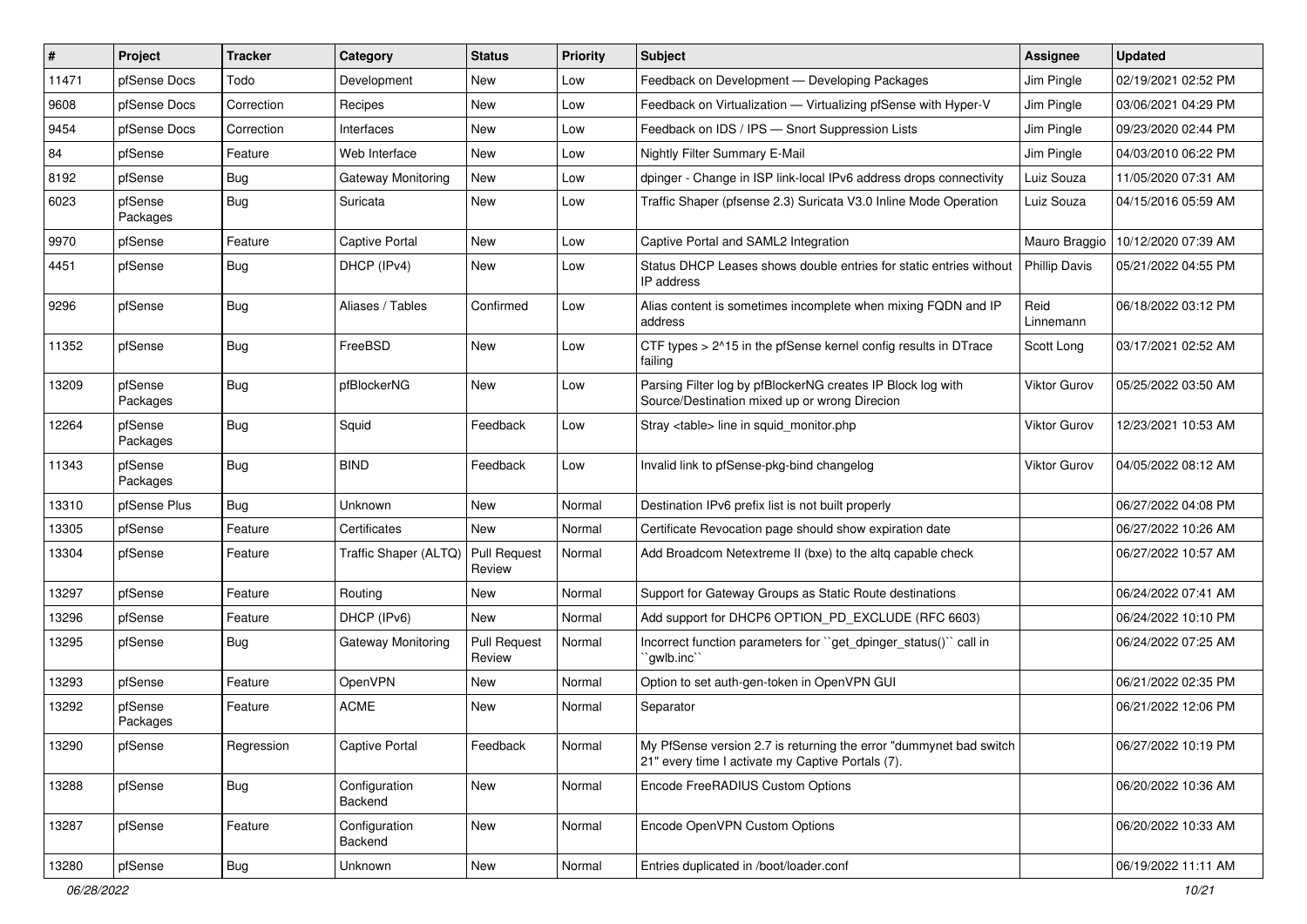| #     | Project             | <b>Tracker</b> | Category            | <b>Status</b>          | <b>Priority</b> | Subject                                                                                        | <b>Assignee</b> | <b>Updated</b>      |
|-------|---------------------|----------------|---------------------|------------------------|-----------------|------------------------------------------------------------------------------------------------|-----------------|---------------------|
| 13279 | pfSense             | Bug            | Interfaces          | New                    | Normal          | DHCP config override affects Gateway installation.                                             |                 | 06/17/2022 07:25 AM |
| 13277 | pfSense             | Bug            | <b>IGMP Proxy</b>   | New                    | Normal          | IGMP Proxy webConfigurator Page Always Produces Error                                          |                 | 06/16/2022 07:50 PM |
| 13276 | pfSense             | Bug            | <b>IGMP Proxy</b>   | New                    | Normal          | IGMP Proxy Error Message for Logging Links to System Log<br>Instead of Routing Log             |                 | 06/16/2022 07:48 PM |
| 13273 | pfSense             | Bug            | DHCP (IPv4)         | New                    | Normal          | dhclient can use conflicting recorded leases                                                   |                 | 06/14/2022 11:07 AM |
| 13268 | pfSense             | Todo           | Console Menu        | Ready To Test   Normal |                 | columns don't align nicely in console with medium-long interface<br>names                      |                 | 06/12/2022 10:32 PM |
| 13267 | pfSense             | Bug            | OpenVPN             | New                    | Normal          | dpinger continues to run on OpenVPN gateway after OpenVPN<br>service is stopped.               |                 | 06/12/2022 02:49 PM |
| 13264 | pfSense             | Feature        | <b>IPsec</b>        | New                    | Normal          | IPSec Phase2 select multiple PFS key groups                                                    |                 | 06/10/2022 04:29 PM |
| 13260 | pfSense             | Feature        | Authentication      | New                    | Normal          | Add support for OpenVPN static-challenge                                                       |                 | 06/09/2022 02:04 PM |
| 13256 | pfSense             | Feature        | DHCP (IPv4)         | New                    | Normal          | Better handling of duplicate IPs in static DHCP assignments                                    |                 | 06/11/2022 04:51 PM |
| 13254 | pfSense             | Bug            | <b>DNS Resolver</b> | New                    | Normal          | DNS resolver does not update "unbound.conf" file during link down<br>events                    |                 | 06/08/2022 07:55 AM |
| 13253 | pfSense             | Bug            | DHCP (IPv6)         | New                    | Normal          | dhcp6c" is not restarted when applying settings when multiple<br>WANs are configured for DHCP6 |                 | 06/06/2022 02:58 PM |
| 13252 | pfSense             | Bug            | Upgrade             | New                    | Normal          | reduce frequency of php-fpm socket connection attempts from<br>check reload status             |                 | 06/12/2022 11:11 AM |
| 13249 | pfSense             | Bug            | Console Menu        | New                    | Normal          | Running playback comands multiple times results in PHP error                                   |                 | 06/06/2022 07:02 AM |
| 13248 | pfSense             | Regression     | DHCP (IPv6)         | New                    | Normal          | IPv6 Router Advertisements runs when config.xml does not contain<br>an entry for the interface |                 | 06/05/2022 07:44 PM |
| 13246 | pfSense<br>Packages | Feature        | iperf               | New                    | Normal          | iperf3 service controls do not work                                                            |                 | 06/05/2022 06:51 PM |
| 13244 | pfSense             | Feature        | Web Interface       | New                    | Normal          | Add help text under Timezone settings in the GUI                                               |                 | 06/03/2022 01:00 PM |
| 13242 | pfSense             | Feature        | Gateway Monitoring  | New                    | Normal          | Enhancements to static route creation/deletion for dpinger monitor<br>IPs                      |                 | 06/03/2022 11:20 AM |
| 13240 | pfSense             | Bug            | Rules / NAT         | New                    | Normal          | Dynamic NPt entry UI has a couple quirks                                                       |                 | 06/02/2022 09:32 PM |
| 13237 | pfSense             | Bug            | DHCP (IPv6)         | New                    | Normal          | dhcp6c script cannot be executed safely                                                        |                 | 06/01/2022 11:20 AM |
| 13236 | pfSense Docs        | Todo           | Products            | New                    | Normal          | Document link speed limitations with igc and ix on 6100/4100                                   |                 | 05/31/2022 05:53 PM |
| 13233 | pfSense Plus        | <b>Bug</b>     | OpenVPN             | Feedback               | Normal          | OpenVPN DCO connection fails with Auth Digest Algorithm set to<br><b>SHA512</b>                |                 | 05/31/2022 03:39 PM |
| 13224 | pfSense             | <b>Bug</b>     | Notifications       | New                    | Normal          | Email notification flood when UPS (NUT) and WAN send<br>notifications                          |                 | 05/27/2022 01:58 AM |
| 13222 | pfSense             | Bug            | UPnP/NAT-PMP        | New                    | Normal          | CARP IP does not listen for NAT-PMP packets                                                    |                 | 05/26/2022 02:28 PM |
| 13207 | pfSense<br>Packages | Feature        | pfBlockerNG         | New                    | Normal          | The feed column on the Alerts page is confusing                                                |                 | 05/24/2022 04:56 AM |
| 13206 | pfSense Plus        | <b>Bug</b>     | Hardware / Drivers  | New                    | Normal          | SG-3100 LED GPIO hangs                                                                         |                 | 06/11/2022 07:01 PM |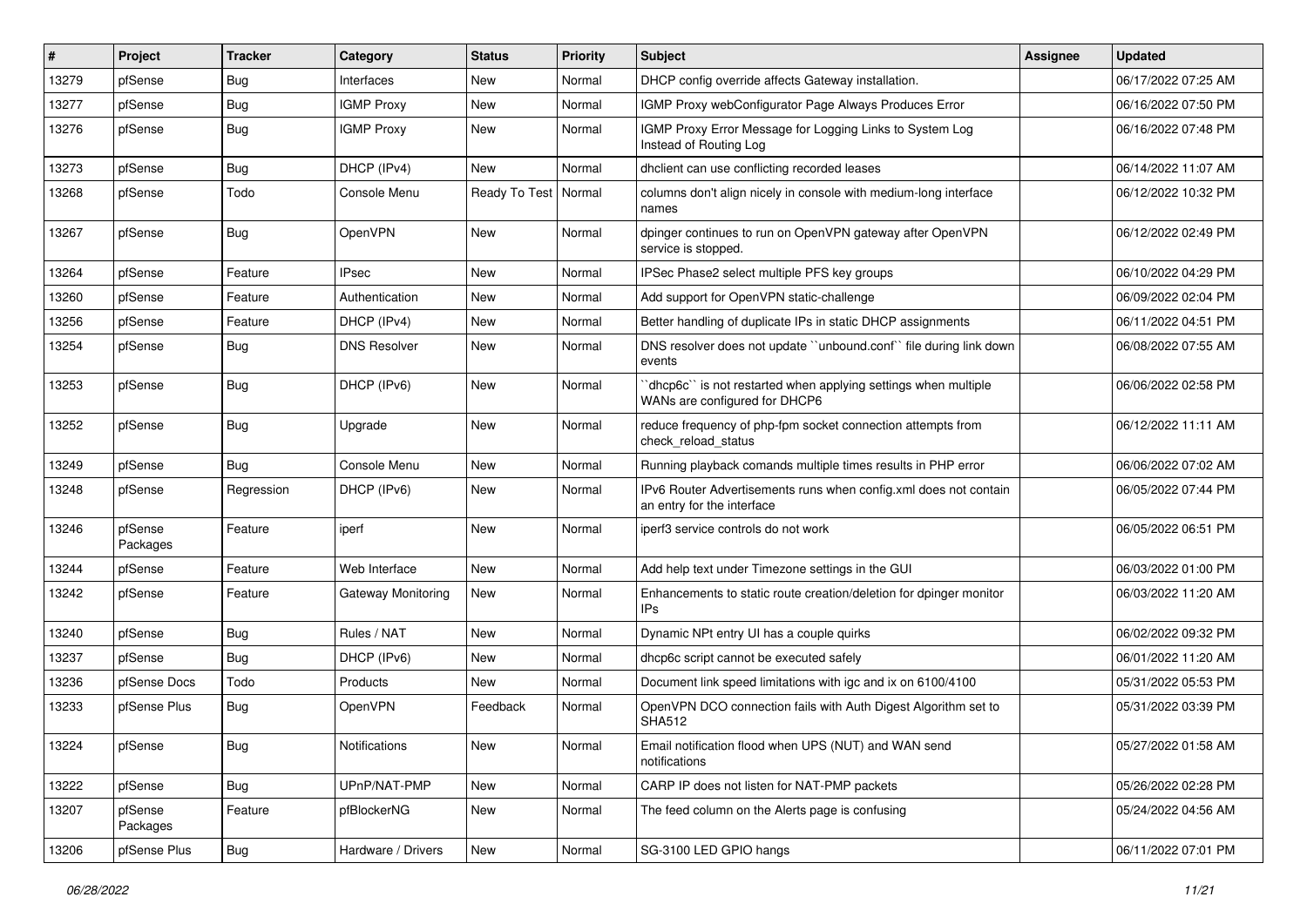| $\pmb{\#}$ | Project             | <b>Tracker</b> | Category           | <b>Status</b>                 | <b>Priority</b> | <b>Subject</b>                                                                                  | <b>Assignee</b> | <b>Updated</b>      |
|------------|---------------------|----------------|--------------------|-------------------------------|-----------------|-------------------------------------------------------------------------------------------------|-----------------|---------------------|
| 13202      | pfSense<br>Packages | Bug            | pfBlockerNG        | New                           | Normal          | Missing Protocols on IP Feed Groups Advanced Inbound/Outbound<br><b>Firewall Rule settings</b>  |                 | 05/23/2022 08:58 AM |
| 13201      | pfSense<br>Packages | Feature        | pfBlockerNG        | <b>New</b>                    | Normal          | Add FireHol Security IP Feeds                                                                   |                 | 05/23/2022 06:34 AM |
| 13200      | pfSense<br>Packages | Feature        | pfBlockerNG        | New                           | Normal          | Custom DNS Servers for Alert settings                                                           |                 | 05/23/2022 06:16 AM |
| 13199      | pfSense<br>Packages | Feature        | pfBlockerNG        | New                           | Normal          | Feed groups should not have the first listing in the group bar                                  |                 | 05/23/2022 06:03 AM |
| 13198      | pfSense<br>Packages | Feature        | pfBlockerNG        | New                           | Normal          | Dark Theme Styling issues - Alerts White bar                                                    |                 | 05/23/2022 06:05 AM |
| 13197      | pfSense<br>Packages | Feature        | pfBlockerNG        | New                           | Normal          | Put a Single donation link and a proper patreon lin in the pfBlocker<br>Support Banner / Widget |                 | 05/23/2022 05:35 AM |
| 13196      | pfSense<br>Packages | Feature        | pfBlockerNG        | New                           | Normal          | remove NoVirusThanks feed                                                                       |                 | 05/23/2022 06:05 AM |
| 13195      | pfSense<br>Packages | Feature        | pfBlockerNG        | New                           | Normal          | Dedicated website for Feed mangement - Community Driven                                         |                 | 05/23/2022 05:22 AM |
| 13194      | pfSense<br>Packages | Bug            | pfBlockerNG        | <b>New</b>                    | Normal          | Remove dead Malc0de feed                                                                        |                 | 05/23/2022 05:16 AM |
| 13187      | pfSense             | Documentation  | Upgrade            | New                           | Normal          | Azure Frequently asked questions                                                                |                 | 05/20/2022 06:52 AM |
| 13167      | pfSense             | Bug            | <b>Dynamic DNS</b> | New                           | Normal          | phpDynDNS: DigitalOcean ddns update fails (bad request, invalid<br>character '-' in request_id) |                 | 06/16/2022 09:30 PM |
| 13165      | pfSense             | Feature        | Dashboard          | <b>Pull Request</b><br>Review | Normal          | Feat: live update for Services dashboard widget                                                 |                 | 05/15/2022 01:48 AM |
| 13160      | pfSense<br>Packages | Feature        | Status Monitoring  | <b>Pull Request</b><br>Review | Normal          | Option to sort monitoring graph views                                                           |                 | 05/13/2022 12:06 PM |
| 13158      | pfSense             | Bug            | Web Interface      | New                           | Normal          | Input validation error when applying limiter changes                                            |                 | 05/14/2022 05:32 PM |
| 13156      | pfSense<br>Packages | Regression     | pfBlockerNG        | New                           | Normal          | pfBlockerNG IP block stats do not work                                                          |                 | 06/13/2022 08:16 PM |
| 13154      | pfSense<br>Packages | Bug            | pfBlockerNG        | Confirmed                     | Normal          | pfBlocker causing excessive CPU load                                                            |                 | 06/14/2022 01:14 PM |
| 13141      | pfSense<br>Packages | Bug            | squidguard         | New                           | Normal          | wrong page squidguard block                                                                     |                 | 05/09/2022 05:33 PM |
| 13138      | pfSense<br>Packages | Feature        | pfBlockerNG        | New                           | Normal          | DNS over HTTPS/TLS Blocking should be removed from<br>SafeSearch                                |                 | 05/07/2022 02:52 AM |
| 13137      | pfSense<br>Packages | Feature        | pfBlockerNG        | New                           | Normal          | ckuethe/doh-blocklist.txt add to DoH feeds                                                      |                 | 05/07/2022 02:39 AM |
| 13136      | pfSense<br>Packages | Feature        | pfBlockerNG        | New                           | Normal          | Add crypt0rr DNS-over-HTTPS (DOH) provider list feeds                                           |                 | 05/07/2022 02:27 AM |
| 13128      | pfSense<br>Packages | <b>Bug</b>     | Zabbix             | New                           | Normal          | Zabbix Agent 6: HA Server Setup                                                                 |                 | 05/05/2022 01:55 AM |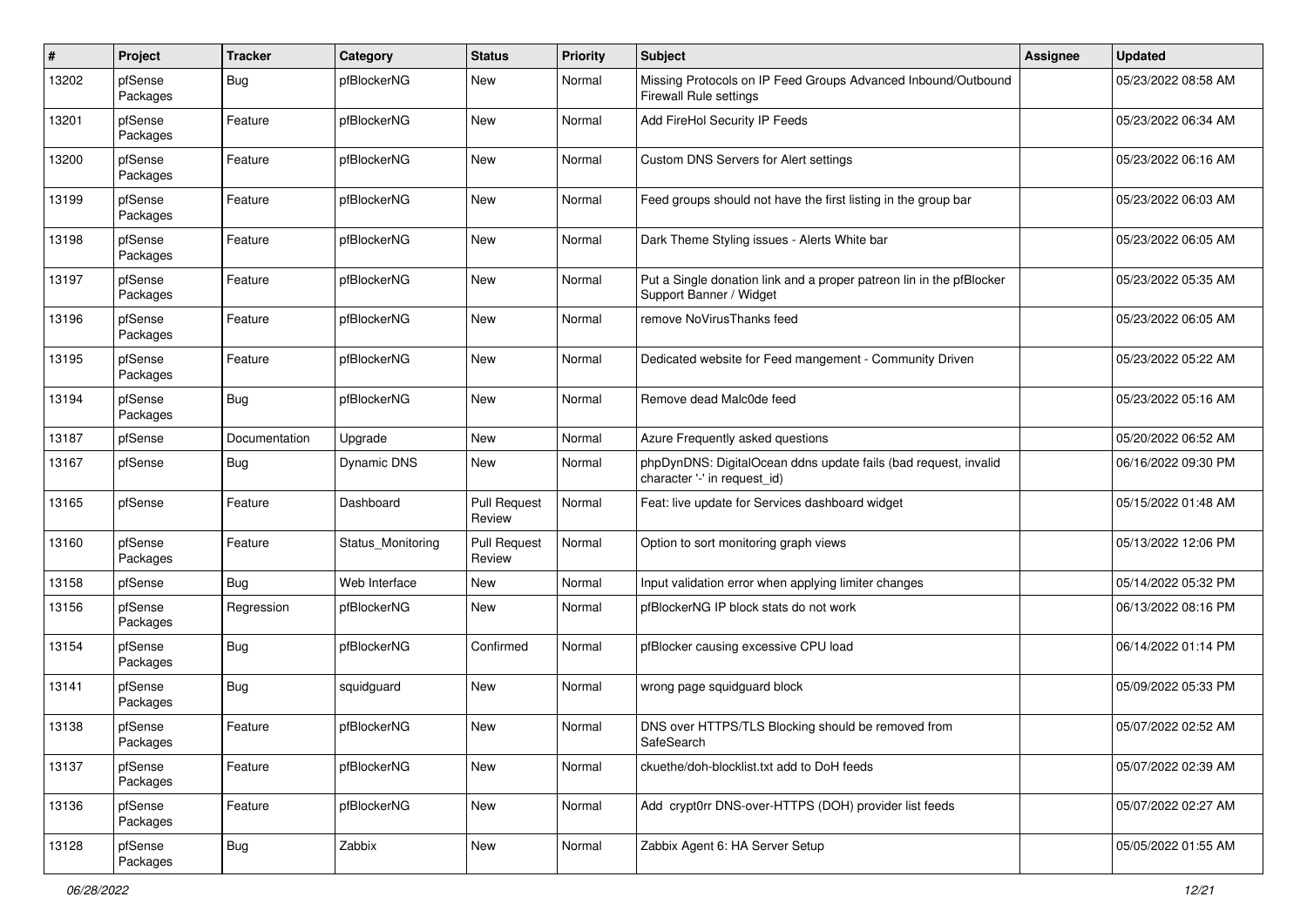| #     | Project             | <b>Tracker</b> | Category                        | <b>Status</b>                 | <b>Priority</b> | <b>Subject</b>                                                                                                     | <b>Assignee</b> | <b>Updated</b>      |
|-------|---------------------|----------------|---------------------------------|-------------------------------|-----------------|--------------------------------------------------------------------------------------------------------------------|-----------------|---------------------|
| 13124 | pfSense             | Feature        | Web Interface                   | <b>Pull Request</b><br>Review | Normal          | Option to wait for interface selection before displaying firewall rules                                            |                 | 05/17/2022 02:15 PM |
| 13091 | pfSense             | Feature        | OpenVPN                         | New                           | Normal          | RFE: Ability to specify the order of OpenVPN Authentication servers                                                |                 | 04/22/2022 04:30 PM |
| 13087 | pfSense             | <b>Bug</b>     | OpenVPN                         | New                           | Normal          | OpenVPN Server: hide WINS servers list when netbios option is<br>unchecked while WINS servers is checked           |                 | 04/22/2022 10:29 AM |
| 13076 | pfSense             | Bug            | Gateway Monitoring              | New                           | Normal          | Marking a gateway as down does not affect IPsec entries using<br>gateway groups                                    |                 | 06/03/2022 10:32 AM |
| 13074 | pfSense Plus        | Bug            | Cryptographic<br><b>Modules</b> | New                           | Normal          | AES-GCM with SafeXcel on Netgate 2100 causes MBUF overload                                                         |                 | 06/12/2022 11:14 AM |
| 13073 | pfSense<br>Packages | <b>Bug</b>     | Squid                           | New                           | Normal          | ClamAV - clamd dies with high CPU load and thus the C-ICAP of<br>squid-reverse proxy causes http:500 errors        |                 | 04/19/2022 05:38 AM |
| 13068 | pfSense             | <b>Bug</b>     | Aliases / Tables                | New                           | Normal          | Error loading rules when URL Table IPs content is empty                                                            |                 | 04/17/2022 09:07 PM |
| 13067 | pfSense             | Bug            | <b>FilterDNS</b>                | <b>New</b>                    | Normal          | filterdns resolve interval is twice the intended value                                                             |                 | 04/17/2022 07:45 PM |
| 13063 | pfSense<br>Packages | Feature        | Cellular                        | <b>Pull Request</b><br>Review | Normal          | Cellular package shall support more modems and NMEA port                                                           |                 | 05/06/2022 02:38 PM |
| 13058 | pfSense             | Todo           | Rules / NAT                     | New                           | Normal          | Add static routes and directly connected networks back to policy<br>route negation rules                           |                 | 04/13/2022 08:05 AM |
| 13053 | pfSense<br>Packages | Bug            | <b>ACME</b>                     | New                           | Normal          | LoopiaAPI error handling                                                                                           |                 | 05/05/2022 10:58 AM |
| 13051 | pfSense             | Bug            | Traffic Shaper (ALTQ)           | New                           | Normal          | Firewall traffic shaper by interface selection unknow                                                              |                 | 04/12/2022 07:03 AM |
| 13046 | pfSense             | <b>Bug</b>     | Rules / NAT                     | New                           | Normal          | Floating rule applied to IPv6 interface with a SLAAC DHCPv6<br>gateway reports error on boot                       |                 | 04/11/2022 09:50 AM |
| 13045 | pfSense<br>Packages | Bug            | WireGuard                       | <b>New</b>                    | Normal          | Firewall floating rules ignore WireGuard traffic                                                                   |                 | 04/11/2022 09:40 AM |
| 13044 | pfSense<br>Packages | Feature        | Mail report                     | New                           | Normal          | Customized reporting                                                                                               |                 | 04/11/2022 09:22 AM |
| 13043 | pfSense<br>Packages | Bug            | WireGuard                       | New                           | Normal          | OSPF over Wireguard interface doesn't populate neighbors after<br>reboot                                           |                 | 04/11/2022 09:22 AM |
| 13039 | pfSense<br>Packages | Feature        | AWS VPC                         | New                           | Normal          | Handle transit gateway VPNs in the AWS VPN wizard                                                                  |                 | 04/11/2022 07:31 AM |
| 13022 | pfSense<br>Packages | Bug            | haproxy                         | Feedback                      | Normal          | HAProxy - Sub Frontends ignore Client verification CA certificates                                                 |                 | 04/06/2022 12:55 PM |
| 13018 | pfSense<br>Packages | Bug            | pfBlockerNG                     | New                           | Normal          | TLD and DNSBL Safesearch DOH conflict disables TLD block when<br>conflicting DOH FQDN is deselected or whitelisted |                 | 04/01/2022 05:59 PM |
| 13017 | pfSense             | Feature        | Packet Capture                  | New                           | Normal          | Packet capture: add preview results while capture is running                                                       |                 | 04/09/2022 11:08 AM |
| 13016 | pfSense Docs        | New Content    | Virtualization                  | New                           | Normal          | Workaround for bandwith issues since 2.6 when installed in Hyper-V                                                 |                 | 04/01/2022 01:06 PM |
| 13009 | pfSense             | Feature        | OpenVPN                         | New                           | Normal          | Add option for multiple remote addresses to OpenVPN Client                                                         |                 | 03/31/2022 12:42 PM |
| 13003 | pfSense             | <b>Bug</b>     | Hardware / Drivers              | New                           | Normal          | Malicious Driver Detection event on ixl driver                                                                     |                 | 06/25/2022 05:00 PM |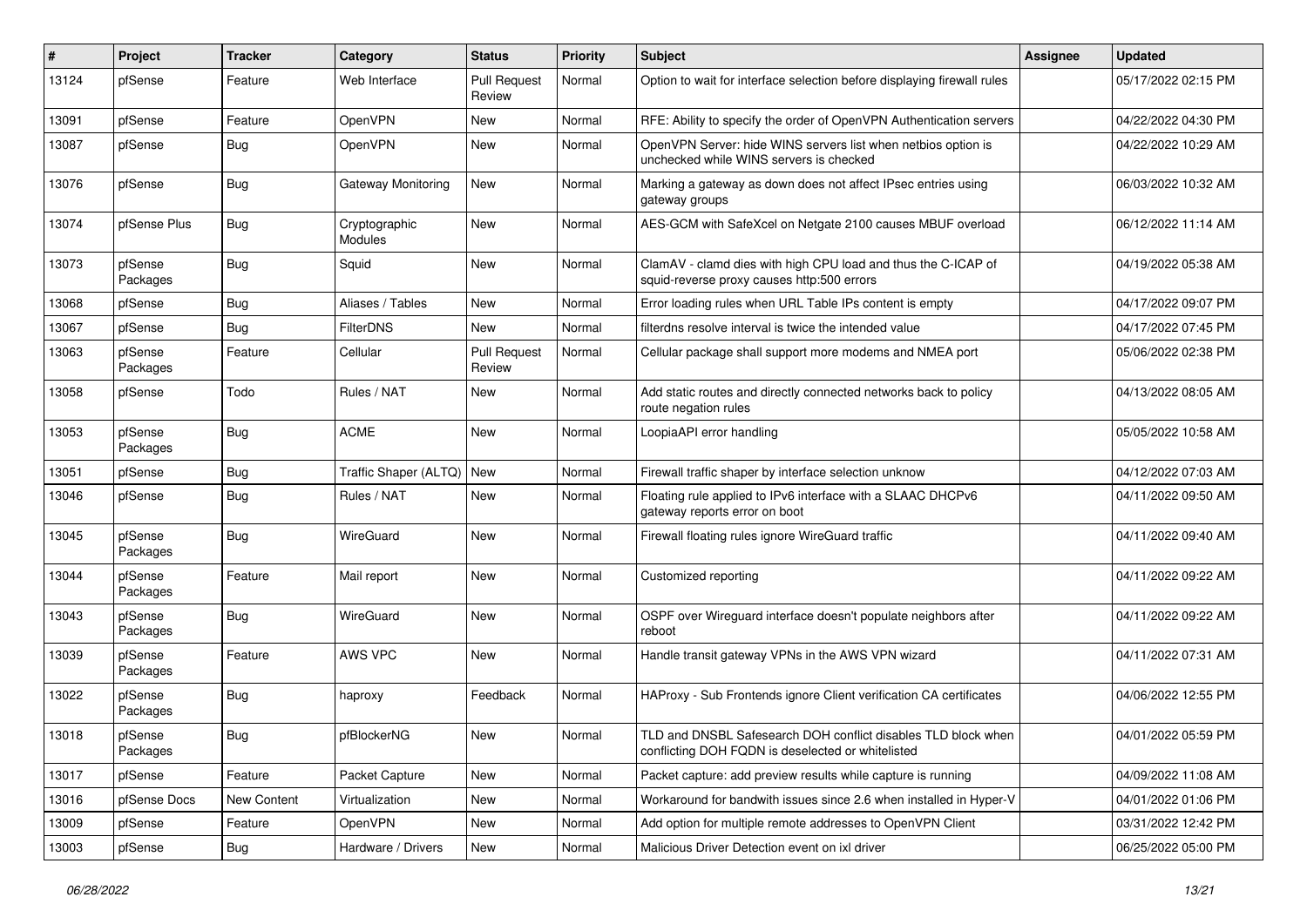| #     | Project             | <b>Tracker</b> | Category                                        | <b>Status</b>                 | <b>Priority</b> | <b>Subject</b>                                                                                        | Assignee | <b>Updated</b>      |
|-------|---------------------|----------------|-------------------------------------------------|-------------------------------|-----------------|-------------------------------------------------------------------------------------------------------|----------|---------------------|
| 12982 | pfSense<br>Packages | Bug            | FreeRADIUS                                      | <b>New</b>                    | Normal          | FreeRadius RadReply table entries missing from pf                                                     |          | 06/19/2022 05:38 PM |
| 12974 | pfSense Plus        | Bug            | Installer                                       | New                           | Normal          | Typing anything into 1100/2100 recovery installer causes process to<br>stop                           |          | 06/05/2022 04:10 PM |
| 12960 | pfSense             | Bug            | Installer                                       | New                           | Normal          | VGA installer image defaults to serial console, serial console is<br>default in GUI settings          |          | 05/10/2022 03:19 PM |
| 12959 | pfSense             | <b>Bug</b>     | DHCP (IPv4)                                     | Feedback                      | Normal          | dhcplease process wrongly update host file if client-hostname is<br>empty                             |          | 03/28/2022 10:26 AM |
| 12956 | pfSense<br>Packages | Bug            | Suricata                                        | Confirmed                     | Normal          | suricata fails to use pcre in SID management (e.g. dropsid.conf)                                      |          | 04/05/2022 12:52 PM |
| 12951 | pfSense<br>Packages | <b>Bug</b>     | <b>FRR</b>                                      | Feedback                      | Normal          | FRR cannot remove IPv6 routes                                                                         |          | 03/22/2022 09:24 PM |
| 12950 | pfSense             | <b>Bug</b>     | Routing                                         | <b>New</b>                    | Normal          | OpenVPN as default gateway does not get set at boot time                                              |          | 04/09/2022 05:46 PM |
| 12947 | pfSense             | Bug            | DHCP (IPv6)                                     | <b>Pull Request</b><br>Review | Normal          | DHCP6 client does not take any action if the interface IPv6 address<br>changes during renewal         |          | 06/27/2022 07:31 AM |
| 12938 | pfSense             | Bug            | <b>IPv6 Router</b><br>Advertisements<br>(RADVD) | <b>New</b>                    | Normal          | MaxRtrAdvInterval would allow stale DNS servers to be deleted<br>faster                               |          | 03/12/2022 09:37 AM |
| 12927 | pfSense             | Bug            | OpenVPN                                         | <b>New</b>                    | Normal          | OpenVPN with OCSP enabled allows connections with revoked<br>certificates                             |          | 03/24/2022 08:22 AM |
| 12926 | pfSense             | <b>Bug</b>     | Interfaces                                      | Feedback                      | Normal          | Changing LAGG type on CARP interfaces makes VIPs go to an<br>"init" State                             |          | 03/10/2022 10:52 AM |
| 12922 | pfSense             | <b>Bug</b>     | DHCP (IPv4)                                     | New                           | Normal          | Classless static routes received on DHCP WAN can override<br>chosen default gateway                   |          | 03/28/2022 10:08 AM |
| 12918 | pfSense<br>Packages | Feature        | pfBlockerNG                                     | New                           | Normal          | pfBlockerNG-devel changes from xmlrpc sync do not take effect<br>immediately                          |          | 03/07/2022 02:29 PM |
| 12907 | pfSense<br>Packages | Bug            | <b>PIMD</b>                                     | Feedback                      | Normal          | PIMD: Nonexistent interfaces should be hidden/disabled in<br>pimd.conf before bringing up the service |          | 03/07/2022 03:51 PM |
| 12905 | pfSense             | Bug            | Web Interface                                   | New                           | Normal          | Add VLAN Re-assignment to Import Interface Mismatch Wizard                                            |          | 03/07/2022 08:05 AM |
| 12903 | pfSense             | Feature        | Notifications                                   | New                           | Normal          | alternative authentication methods for email notifications?                                           |          | 03/07/2022 07:52 AM |
| 12899 | pfSense<br>Packages | Bug            | Suricata                                        | New                           | Normal          | Suricata doesn't honor Pass List                                                                      |          | 03/04/2022 01:22 PM |
| 12889 | pfSense<br>Packages | Feature        | <b>FRR</b>                                      | New                           | Normal          | FRR GUI add set ipv6 next-hop global                                                                  |          | 03/02/2022 06:10 AM |
| 12888 | pfSense             | Bug            | Rules / NAT                                     | <b>New</b>                    | Normal          | pfSense sends un-NATed packets during OpenVPN startup                                                 |          | 03/01/2022 03:13 PM |
| 12883 | pfSense Docs        | Todo           | <b>DNS</b>                                      | New                           | Normal          | Feedback on Services - DNS Resolver - Host Overrides                                                  |          | 02/28/2022 07:54 PM |
| 12882 | pfSense<br>Packages | Feature        | pfBlockerNG                                     | Feedback                      | Normal          | Add the option to specify CURLOPT INTERFACE in pfBlockerNG<br>IPv4/IPv6 lists                         |          | 03/24/2022 11:16 AM |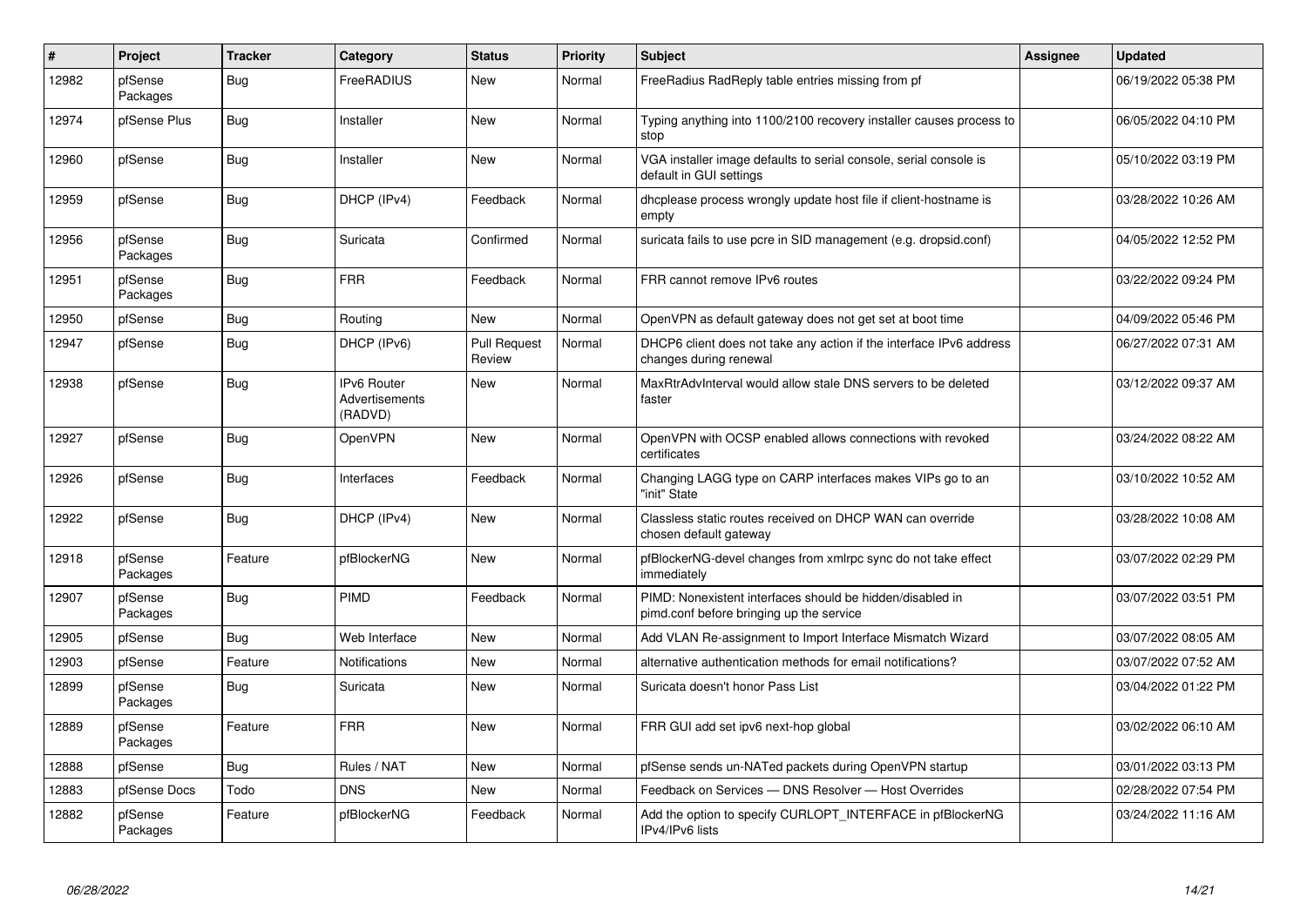| #     | Project             | <b>Tracker</b>     | Category                            | <b>Status</b>                 | <b>Priority</b> | <b>Subject</b>                                                                                                | Assignee | <b>Updated</b>      |
|-------|---------------------|--------------------|-------------------------------------|-------------------------------|-----------------|---------------------------------------------------------------------------------------------------------------|----------|---------------------|
| 12878 | pfSense             | <b>Bug</b>         | Traffic Shaper (ALTQ)               | Incomplete                    | Normal          | Traffic shaping by interface, route queue bandwidth inbound, out by<br>a large factor.                        |          | 06/06/2022 07:03 AM |
| 12877 | pfSense             | Bug                | Dynamic DNS                         | Feedback                      | Normal          | Cloudflare DynDNS fails to update more than two addresses                                                     |          | 05/29/2022 06:56 PM |
| 12875 | pfSense             | Bug                | Package System                      | New                           | Normal          | Import zabbix-agent6 and zabbix-proxy6 from FreeBSD Ports                                                     |          | 05/28/2022 06:50 PM |
| 12874 | pfSense             | Feature            | OpenVPN                             | <b>New</b>                    | Normal          | OpenVPN RADIUS Framed-Pool                                                                                    |          | 02/25/2022 02:24 PM |
| 12861 | pfSense Docs        | Correction         | Hardware                            | <b>New</b>                    | Normal          | pfSense hardware tuning guide references obsolete interface loader<br>variable & buffer limits                |          | 02/23/2022 05:31 PM |
| 12860 | pfSense<br>Packages | Feature            | New Package<br>Request              | New                           | Normal          | add mmc-utils package to all images                                                                           |          | 02/24/2022 07:18 AM |
| 12859 | pfSense<br>Packages | Feature            | Zabbix                              | <b>New</b>                    | Normal          | Add Zabbix 6.0 LTS (agent and proxy) packages                                                                 |          | 02/23/2022 07:11 AM |
| 12857 | pfSense             | Bug                | Gateways                            | <b>New</b>                    | Normal          | Firewall gateway goes away when making changes to Bridge0<br>device                                           |          | 02/27/2022 11:20 AM |
| 12848 | pfSense             | Feature            | <b>Dynamic DNS</b>                  | New                           | Normal          | Evaluation of the DynDNS "Result Match" string                                                                |          | 02/22/2022 02:01 AM |
| 12845 | pfSense<br>Packages | <b>Bug</b>         | softflowd                           | <b>New</b>                    | Normal          | softflowd wrong vlan tag                                                                                      |          | 02/21/2022 10:40 AM |
| 12829 | pfSense             | Bug                | <b>Traffic Shaper</b><br>(Limiters) | Feedback                      | Normal          | Dummynet kernel module fails to load after upgrade.                                                           |          | 03/17/2022 09:26 AM |
| 12828 | pfSense             | Bug                | <b>Wireless</b>                     | New                           | Normal          | pfSense keeps crashing (Fatal trap 12: page fault while in kernel<br>mode)                                    |          | 02/21/2022 07:55 AM |
| 12823 | pfSense             | <b>Bug</b>         | DHCP (IPv6)                         | <b>New</b>                    | Normal          | Multiple DHCP6 WAN connections PPPoE interface 'defached'<br>status                                           |          | 02/18/2022 05:39 AM |
| 12822 | pfSense<br>Packages | Bug                | pfBlockerNG                         | <b>New</b>                    | Normal          | IPv4 Source ASN format not working                                                                            |          | 02/18/2022 10:47 AM |
| 12821 | pfSense             | Regression         | Hardware / Drivers                  | Confirmed                     | Normal          | Intel e1000 driver (em & igb) cannot pass VLAN0 tagged packets                                                |          | 06/05/2022 08:23 AM |
| 12812 | pfSense<br>Packages | Feature            | arpwatch                            | <b>New</b>                    | Normal          | Would it be helpful if the FreeBSD net-mgmt/arpwatch port had an<br>option to use mail/dma for mail delivery? |          | 02/16/2022 06:09 PM |
| 12806 | pfSense<br>Packages | Todo               | node_exporter                       | <b>New</b>                    | Normal          | Update node_exporter to 1.3.1                                                                                 |          | 02/15/2022 05:26 PM |
| 12797 | pfSense             | Bug                | UPnP/NAT-PMP                        | <b>New</b>                    | Normal          | UPnP+STUN forms invalid outbound NAT rules using the external<br>address discovered from STUN                 |          | 02/15/2022 01:01 PM |
| 12796 | pfSense             | <b>Bug</b>         | Upgrade                             | Confirmed                     | Normal          | 2.5.2 -> 2.6.0 upgrade segfaults if certain packages are installed.                                           |          | 05/24/2022 07:43 AM |
| 12791 | pfSense Docs        | <b>New Content</b> | Diagnostics                         | New                           | Normal          | Diagnostic Information for Support (pfSense)                                                                  |          | 02/13/2022 08:49 PM |
| 12787 | pfSense Docs        | Todo               | <b>IPsec</b>                        | New                           | Normal          | Feedback on pfSense Configuration Recipes - Routing Internet<br>Traffic Through a Site-to-Site IPsec Tunnel   |          | 02/11/2022 11:28 PM |
| 12774 | pfSense             | Bug                | Backup / Restore                    | New                           | Normal          | Picture widget image is not saved in backup                                                                   |          | 04/04/2022 04:48 AM |
| 12770 | pfSense Docs        | Todo               | <b>Firewall Rules</b>               | <b>Pull Request</b><br>Review | Normal          | Feedback on Firewall - Configuring firewall rules                                                             |          | 06/27/2022 07:42 AM |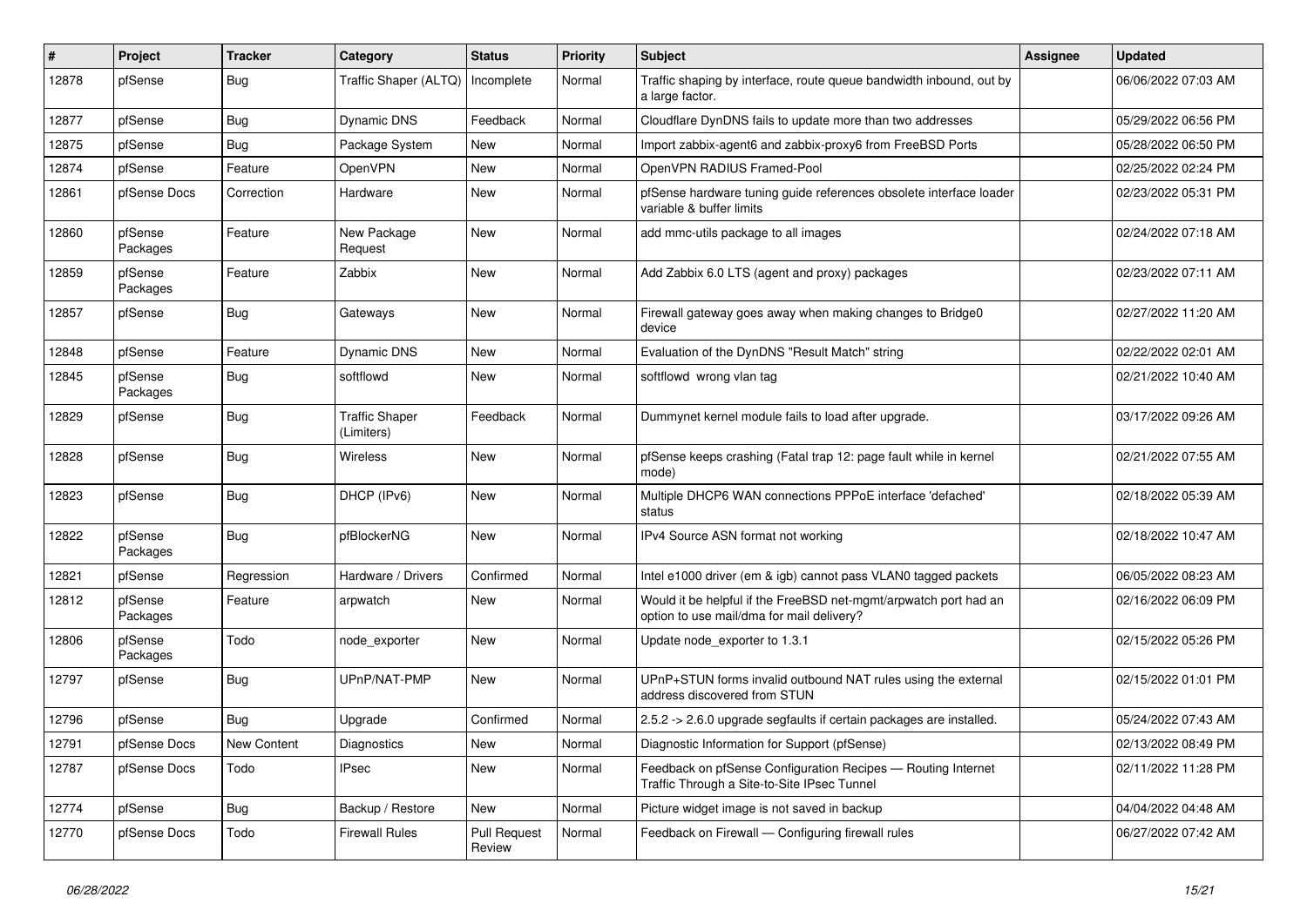| ∦     | Project             | <b>Tracker</b> | Category               | <b>Status</b> | <b>Priority</b> | <b>Subject</b>                                                                                                                                                          | Assignee | <b>Updated</b>      |
|-------|---------------------|----------------|------------------------|---------------|-----------------|-------------------------------------------------------------------------------------------------------------------------------------------------------------------------|----------|---------------------|
| 12768 | pfSense             | Feature        | Upgrade                | New           | Normal          | pfSense-repo: Make sure default config file exists                                                                                                                      |          | 05/17/2022 02:32 PM |
| 12767 | pfSense<br>Packages | Bug            | Avahi                  | New           | Normal          | Package radavahi-daemon does does not exist in current<br>pfSense version and it has been removed"" message on pfSense<br>2.7 restore                                   |          | 02/07/2022 11:28 AM |
| 12764 | pfSense             | <b>Bug</b>     | Gateways               | <b>New</b>    | Normal          | VTI gateway status is pending after assigning the VTI interface                                                                                                         |          | 02/07/2022 05:41 AM |
| 12751 | pfSense<br>Packages | Bug            | <b>FRR</b>             | New           | Normal          | Improve FRR route restoration after gateway events                                                                                                                      |          | 02/06/2022 11:07 PM |
| 12748 | pfSense<br>Packages | Feature        | Suricata               | New           | Normal          | Suricata blocked page timestamp breakout to it's own sortable<br>column                                                                                                 |          | 02/01/2022 12:06 PM |
| 12747 | pfSense             | <b>Bug</b>     | Logging                | New           | Normal          | System log is filled by sshguard                                                                                                                                        |          | 05/03/2022 03:08 AM |
| 12742 | pfSense<br>Packages | Bug            | FreeRADIUS             | Feedback      | Normal          | freeRADIUS virtual-server-default: modules dailycounter,<br>monthlycounter, noresetcounter, expire_on_login in authorize<br>section prevent virtual server from loading |          | 03/01/2022 12:45 PM |
| 12740 | pfSense             | <b>Bug</b>     | FreeBSD                | Incomplete    | Normal          | panic: esp input cb: Unexpected address family                                                                                                                          |          | 01/27/2022 01:19 PM |
| 12737 | pfSense             | <b>Bug</b>     | Certificates           | New           | Normal          | CApath is not defined by default in curl                                                                                                                                |          | 05/17/2022 02:30 PM |
| 12730 | pfSense             | Bug            | Captive Portal         | <b>New</b>    | Normal          | RADIUS accounting does not work if WAN is down                                                                                                                          |          | 01/26/2022 05:13 AM |
| 12726 | pfSense             | <b>Bug</b>     | Authentication         | New           | Normal          | LDAP select container button auto populate                                                                                                                              |          | 01/25/2022 01:48 PM |
| 12717 | pfSense<br>Packages | Todo           | Squid                  | New           | Normal          | Squid 5.x Branch                                                                                                                                                        |          | 01/25/2022 06:24 PM |
| 12711 | pfSense<br>Packages | Feature        | Telegraf               | <b>New</b>    | Normal          | Add InfluxDB V2 support                                                                                                                                                 |          | 01/21/2022 02:54 AM |
| 12708 | pfSense             | Bug            | Aliases / Tables       | New           | Normal          | alias with non resolving DNS entry breaks underlying pf table                                                                                                           |          | 02/20/2022 06:13 PM |
| 12705 | pfSense             | <b>Bug</b>     | <b>IPsec</b>           | Incomplete    | Normal          | ECDSA certificate does not work for IPSec VPN phase 1                                                                                                                   |          | 01/24/2022 03:22 PM |
| 12679 | pfSense             | Feature        | Interfaces             | New           | Normal          | Remind user to update DHCPv6 range when changing interface<br>IPv6 prefix                                                                                               |          | 01/12/2022 07:36 AM |
| 12676 | pfSense             | Feature        | Rules / NAT            | New           | Normal          | Add the Tagged option on the Port Forward rules edit page                                                                                                               |          | 01/11/2022 05:52 AM |
| 12667 | pfSense<br>Packages | Bug            | WireGuard              | New           | Normal          | Firewall Crashed After Upgrading Wireguard                                                                                                                              |          | 01/07/2022 09:18 AM |
| 12665 | pfSense             | Feature        | Rules / NAT            | New           | Normal          | Ability to add custom pf rules from the GUI                                                                                                                             |          | 01/07/2022 09:30 AM |
| 12659 | pfSense Docs        | Todo           | Hardware               | New           | Normal          | Feedback on Hardware - Hardware Tuning and Troubleshooting -<br>Flow Control for ix                                                                                     |          | 01/16/2022 10:22 AM |
| 12658 | pfSense<br>Packages | Feature        | darkstat               | New           | Normal          | Adding prometheus metrics to darkstat                                                                                                                                   |          | 05/27/2022 09:44 PM |
| 12656 | pfSense<br>Packages | Feature        | New Package<br>Request | New           | Normal          | <b>NextDNS</b>                                                                                                                                                          |          | 01/31/2022 01:50 AM |
| 12655 | pfSense<br>Packages | <b>Bug</b>     | Telegraf               | New           | Normal          | telegraf, wireguard plugin failing                                                                                                                                      |          | 12/30/2021 05:51 PM |
| 12648 | pfSense             | <b>Bug</b>     | <b>Captive Portal</b>  | New           | Normal          | Undocumented variables 'listenporthttp' and 'listenporthttps'                                                                                                           |          | 12/28/2021 10:44 AM |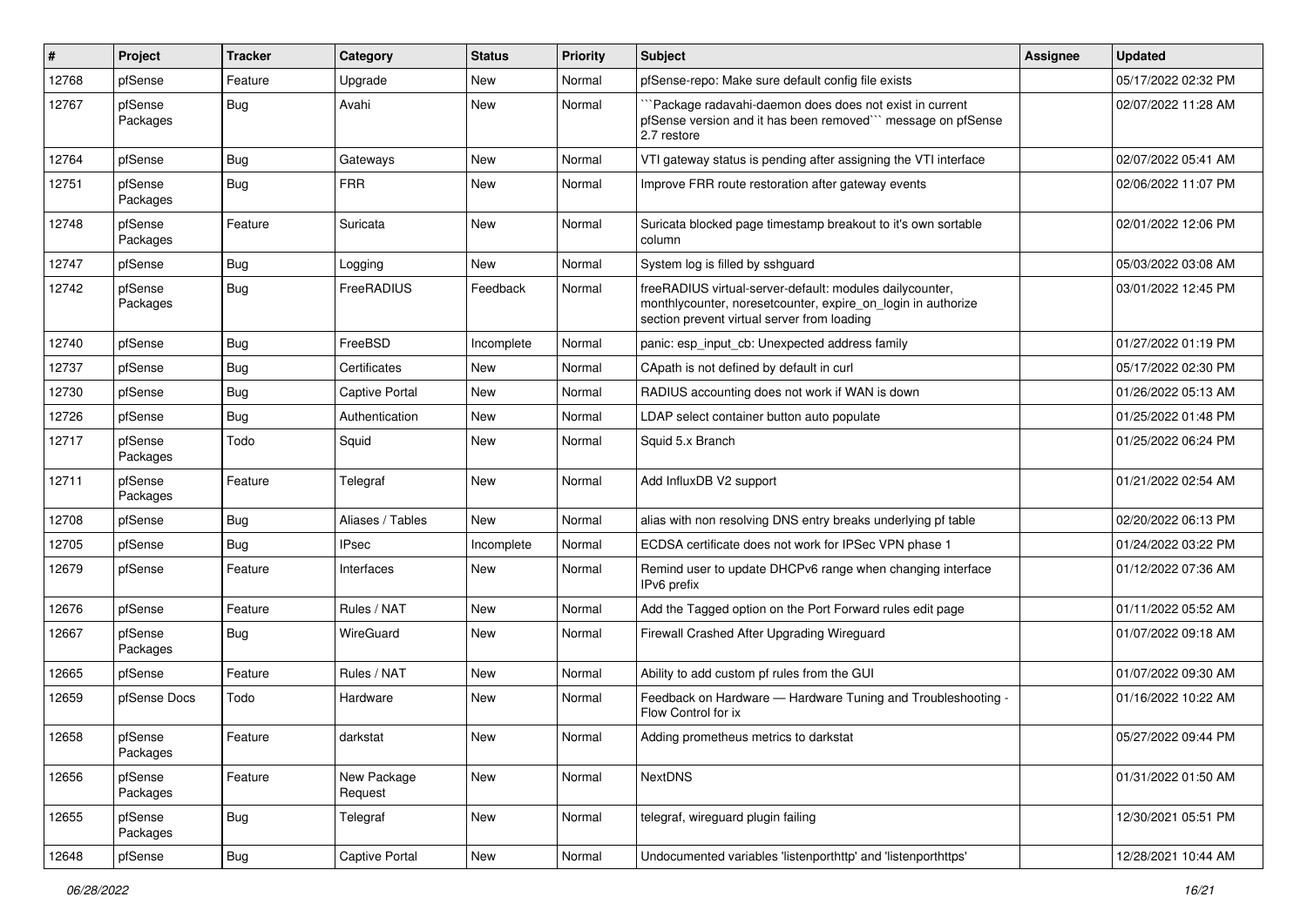| $\vert$ # | Project             | <b>Tracker</b>     | Category                | <b>Status</b>          | <b>Priority</b> | Subject                                                                                                                | Assignee | <b>Updated</b>      |
|-----------|---------------------|--------------------|-------------------------|------------------------|-----------------|------------------------------------------------------------------------------------------------------------------------|----------|---------------------|
| 12643     | pfSense<br>Packages | Regression         | Suricata                | Feedback               | Normal          | Rule categories are cleared after clicking the save button on the<br>Global Settings page                              |          | 12/30/2021 03:44 AM |
| 12625     | pfSense             | Feature            | Logging                 | <b>New</b>             | Normal          | Granular logging options for default firewall rules.                                                                   |          | 12/21/2021 06:39 PM |
| 12612     | pfSense             | <b>Bug</b>         | <b>DNS Resolver</b>     | <b>New</b>             | Normal          | DNS Resolver is restarted during every "rc.newwanip" event                                                             |          | 06/03/2022 07:13 AM |
| 12602     | pfSense             | Feature            | <b>Dynamic DNS</b>      | <b>New</b>             | Normal          | DHCPv6 should allow DDNS Client updates for hosts                                                                      |          | 12/15/2021 11:00 AM |
| 12600     | pfSense             | Feature            | Aliases / Tables        | <b>New</b>             | Normal          | allow custom mask for a network alias created from a FQDN                                                              |          | 12/15/2021 10:50 AM |
| 12597     | pfSense Docs        | <b>New Content</b> | Hardware                | <b>New</b>             | Normal          | How to reset IPMI settings and password for Netgate appliances                                                         |          | 05/07/2022 12:33 PM |
| 12581     | pfSense             | Regression         | DHCP (IPv6)             | <b>New</b>             | Normal          | CARP IPv6 assigned address does not get advertised to endpoints<br>with RADV                                           |          | 12/16/2021 02:34 PM |
| 12570     | pfSense Docs        | Correction         | General                 | <b>New</b>             | Normal          | Active appliance list missing 6100                                                                                     |          | 12/06/2021 11:41 AM |
| 12563     | pfSense             | <b>Bug</b>         | OpenVPN                 | <b>New</b>             | Normal          | OpenVPN server doesn't support Framed-IPv6-Address RADIUS<br>attribute                                                 |          | 12/03/2021 11:19 AM |
| 12553     | pfSense             | Feature            | Backup / Restore        | <b>New</b>             | Normal          | Auto Config Backup: Allow selecting multiple backups for deletion                                                      |          | 02/22/2022 04:27 AM |
| 12552     | pfSense             | Bug                | OpenVPN                 | <b>New</b>             | Normal          | "Pull DNS" option within OpenVPN client does not cause pfSense to<br>use DNS servers assigned by remote OpenVPN server |          | 12/08/2021 08:45 AM |
| 12546     | pfSense Plus        | Feature            | Authentication          | <b>New</b>             | Normal          | Add 2FA Support to pfSense Plus Local Database Authentication                                                          |          | 06/25/2022 05:30 PM |
| 12543     | pfSense             | Bug                | Web Interface           | Feedback               | Normal          | Deleteing a Outbound NAT rule gave me an empty rule and<br>displayed php error in UI.                                  |          | 02/14/2022 04:36 AM |
| 12542     | pfSense             | Bug                | Virtual IP Addresses    | <b>New</b>             | Normal          | Cannot assign a same IPv6 Link-Local address to different<br>interfaces                                                |          | 11/25/2021 01:41 AM |
| 12538     | pfSense<br>Packages | <b>Bug</b>         | PIMD                    | <b>New</b>             | Normal          | PIMD sub-interface bug                                                                                                 |          | 11/20/2021 09:44 PM |
| 12535     | pfSense             | Documentation      | Routing                 | <b>New</b>             | Normal          | Negate Rules function does not match the description                                                                   |          | 11/19/2021 02:03 PM |
| 12534     | pfSense Plus        | Feature            | Hardware / Drivers      | <b>New</b>             | Normal          | Generate a ISO Image for Remote Restore of pfSense Plus on the<br>XG-1537 and 1541 units with IPMI                     |          | 05/30/2022 10:28 AM |
| 12524     | pfSense Plus        | Feature            | <b>Operating System</b> | <b>New</b>             | Normal          | OpenSSL QAT Engine                                                                                                     |          | 04/10/2022 02:54 AM |
| 12519     | pfSense             | Bug                | Authentication          | New                    | Normal          | Fail authentication using special character in password via the<br>LDAP connector                                      |          | 11/12/2021 07:39 AM |
| 12509     | pfSense             | <b>Bug</b>         | OpenVPN                 | <b>New</b>             | Normal          | Deffered authentication does not work with auth-gen-token<br>external-auth or pusk "auth-token"                        |          | 11/08/2021 04:01 AM |
| 12508     | pfSense             | Bug                | <b>DHCP Relay</b>       | <b>New</b>             | Normal          | DHCP Relay over VPN                                                                                                    |          | 11/06/2021 11:25 AM |
| 12507     | pfSense<br>Packages | Bug                | softflowd               | Pull Request<br>Review | Normal          | Add support for bi-directional flows in softflowd                                                                      |          | 11/11/2021 03:53 AM |
| 12504     | pfSense             | <b>Bug</b>         | Interfaces              | New                    | Normal          | BCM57412 NetXtreme-E 10Gb RDMA Ethernet controller issue                                                               |          | 11/05/2021 04:51 AM |
| 12502     | pfSense<br>Packages | Feature            | syslog-ng               | New                    | Normal          | Syslog-ng Configuration Library (scl) missing                                                                          |          | 11/02/2021 06:06 PM |
| 12491     | pfSense<br>Packages | Feature            | squidguard              | New                    | Normal          | squidguard: allow multiple regex                                                                                       |          | 10/28/2021 03:30 PM |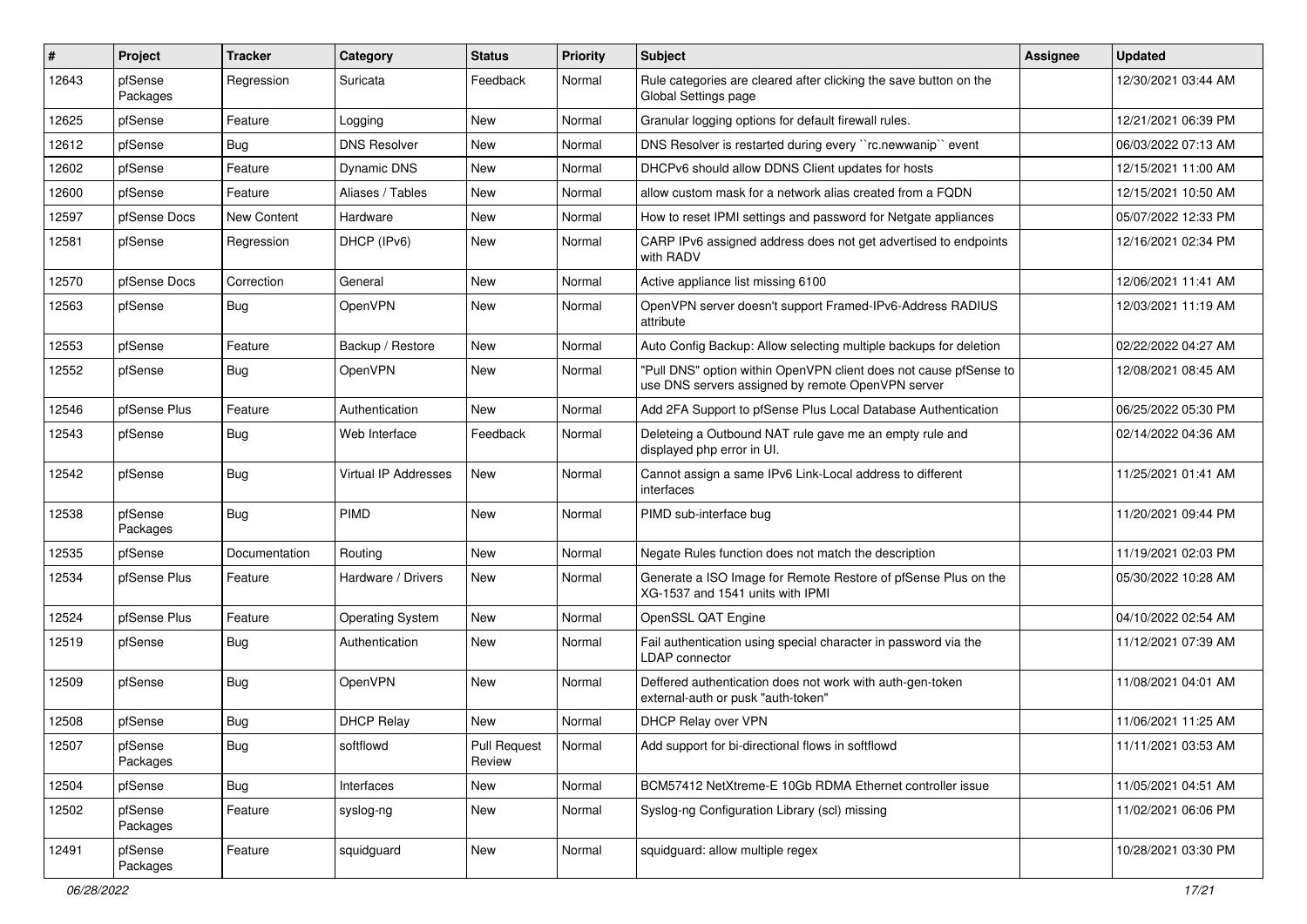| #     | Project             | <b>Tracker</b> | Category                        | <b>Status</b>                 | <b>Priority</b> | <b>Subject</b>                                                                                                                   | <b>Assignee</b> | <b>Updated</b>      |
|-------|---------------------|----------------|---------------------------------|-------------------------------|-----------------|----------------------------------------------------------------------------------------------------------------------------------|-----------------|---------------------|
| 12483 | pfSense             | <b>Bug</b>     | Configuration<br><b>Backend</b> | <b>New</b>                    | Normal          | GUI creates inconsistent config.xml                                                                                              |                 | 10/23/2021 06:48 AM |
| 12473 | pfSense             | Feature        | <b>IPsec</b>                    | New                           | Normal          | Allow user adjustment of IPsec Keep Alive periodic checks                                                                        |                 | 12/22/2021 05:59 AM |
| 12467 | pfSense             | Bug            | <b>Captive Portal</b>           | New                           | Normal          | CP error on client disconnect after reboot                                                                                       |                 | 10/17/2021 05:35 AM |
| 12465 | pfSense<br>Packages | Feature        | haproxy                         | <b>New</b>                    | Normal          | Add forwardfor advanced usecases                                                                                                 |                 | 10/16/2021 07:35 PM |
| 12464 | pfSense             | <b>Bug</b>     | Logging                         | <b>Pull Request</b><br>Review | Normal          | Syslog Auth messages are sent as Emergency Level                                                                                 |                 | 05/17/2022 02:20 PM |
| 12461 | pfSense Docs        | Todo           | Hardware                        | New                           | Normal          | Improve macOS Serial Command Instructions                                                                                        |                 | 10/15/2021 03:47 PM |
| 12459 | pfSense             | Todo           | Virtual IP Addresses            | <b>New</b>                    | Normal          | Add IP Alias subnet input validation                                                                                             |                 | 10/15/2021 09:35 AM |
| 12458 | pfSense             | Feature        | Authentication                  | New                           | Normal          | Use "unixHomeDirectory" instead of "homeDirectory" when LDAP<br>authentication server is Active Directory                        |                 | 10/15/2021 08:18 AM |
| 12451 | pfSense             | <b>Bug</b>     | <b>Virtual IP Addresses</b>     | New                           | Normal          | deleteVIP() does not check RFC2136 Update Source                                                                                 |                 | 10/13/2021 10:06 AM |
| 12444 | pfSense<br>Packages | Bug            | ntop                            | New                           | Normal          | ntopng throws errors when viewing single host                                                                                    |                 | 10/11/2021 12:39 PM |
| 12436 | pfSense             | Bug            | PPPoE Server                    | New                           | Normal          | Pppoe server config gui does not allow setting of chap<br>authentication, and sets the network start address for allocation to 0 |                 | 10/21/2021 08:15 AM |
| 12427 | pfSense<br>Packages | Todo           | haproxy                         | New                           | Normal          | ha-proxy: action order in the GUI is not keeped in the resulting<br>ha-proxy configuration                                       |                 | 10/06/2021 07:02 AM |
| 12423 | pfSense<br>Packages | Bug            | pfBlockerNG                     | Feedback                      | Normal          | Dashboard shows "SQLite database missing, Force Reload DNSBL<br>to recover!"                                                     |                 | 12/31/2021 01:06 PM |
| 12421 | pfSense             | <b>Bug</b>     | Rules / NAT                     | <b>New</b>                    | Normal          | IPV6 limiter bug                                                                                                                 |                 | 10/02/2021 08:44 AM |
| 12414 | pfSense<br>Packages | Bug            | pfBlockerNG                     | Feedback                      | Normal          | DNSBL SafeSearch page displays input validation error if DoH /<br>DoT blocking is not enabled                                    |                 | 12/30/2021 02:49 PM |
| 12411 | pfSense Docs        | Todo           | High Availability               | <b>New</b>                    | Normal          | Feedback on High Availability - pfSense XML-RPC Config Sync<br>Overview                                                          |                 | 09/29/2021 10:39 AM |
| 12402 | pfSense Docs        | Todo           | Configuration                   | <b>New</b>                    | Normal          | Feedback on Configuration - Advanced Configuration Options -<br><b>Notifications</b>                                             |                 | 09/24/2021 12:46 AM |
| 12401 | pfSense             | Bug            | <b>Traffic Graphs</b>           | <b>New</b>                    | Normal          | Traffic graphs with untagged and tagged VLAN on same interface                                                                   |                 | 09/23/2021 09:18 PM |
| 12400 | pfSense Docs        | Correction     | <b>NAT</b>                      | New                           | Normal          | NAT 1:1 documentation - multi-wan information                                                                                    |                 | 03/13/2022 12:53 PM |
| 12395 | pfSense Docs        | Todo           | Packages                        | <b>New</b>                    | Normal          | Feedback on Packages - FRR Package - Border Gateway<br>Protocol - BGP Required Information                                       |                 | 09/21/2021 04:32 PM |
| 12382 | pfSense             | Regression     | OpenVPN                         | <b>New</b>                    | Normal          | Certificate Depth checking creates OpenVPN micro-outages every<br>time a user authenticates after 2.5.2 upgrade                  |                 | 01/17/2022 04:17 AM |
| 12367 | pfSense             | Todo           | Installer                       | New                           | Normal          | ZFS: Do not show memstick disk on target list                                                                                    |                 | 09/13/2021 07:37 AM |
| 12358 | pfSense<br>Packages | Feature        | pfBlockerNG                     | <b>New</b>                    | Normal          | IP List Copy/Import/Export                                                                                                       |                 | 09/09/2021 01:56 PM |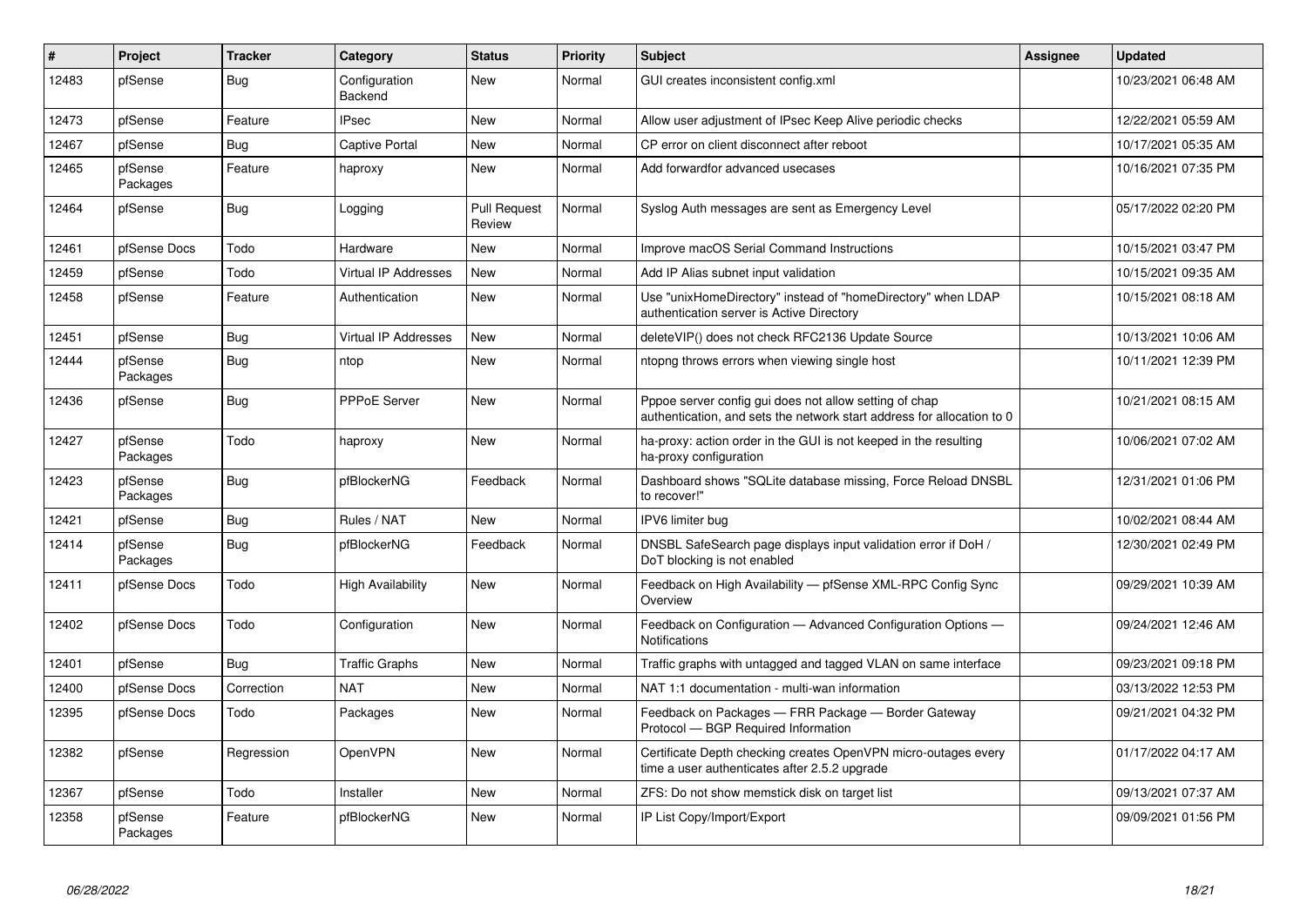| $\sharp$ | Project             | <b>Tracker</b> | Category                 | <b>Status</b>                 | <b>Priority</b> | <b>Subject</b>                                                                                       | Assignee | <b>Updated</b>      |
|----------|---------------------|----------------|--------------------------|-------------------------------|-----------------|------------------------------------------------------------------------------------------------------|----------|---------------------|
| 12357    | pfSense             | Bug            | <b>Captive Portal</b>    | <b>New</b>                    | Normal          | Captive Portal popup Logout button loads full login page in popup<br>when clicked                    |          | 10/27/2021 12:10 PM |
| 12338    | pfSense<br>Packages | Bug            | <b>RRD Summary</b>       | <b>New</b>                    | Normal          | RRD Summary does not report data on 3100                                                             |          | 04/15/2022 02:54 PM |
| 12330    | pfSense<br>Packages | Bug            | pfBlockerNG              | Feedback                      | Normal          | pfBlockerNG devel creating invalid NAT rules on boot                                                 |          | 04/21/2022 12:40 PM |
| 12329    | pfSense<br>Packages | Feature        | Avahi                    | <b>New</b>                    | Normal          | Add optional floating firewall rules for IPv4 and IPv6                                               |          | 02/09/2022 04:43 PM |
| 12308    | pfSense<br>Packages | Feature        | New Package<br>Request   | <b>New</b>                    | Normal          | Dynamicaly Update Firewall Aliases from OpenVPN LDAP Group<br>membership of the connected user       |          | 08/27/2021 12:51 AM |
| 12300    | pfSense             | Feature        | Hardware / Drivers       | <b>New</b>                    | Normal          | Add Aquantia Atlantic driver to pfsense                                                              |          | 09/14/2021 06:49 AM |
| 12286    | pfSense<br>Packages | Bug            | FreeRADIUS               | <b>New</b>                    | Normal          | Add support for ntlm auth in LDAP                                                                    |          | 08/20/2021 08:27 AM |
| 12283    | pfSense             | <b>Bug</b>     | Authentication           | <b>New</b>                    | Normal          | LDAP/RADIUS authentication servers configuration does not allow<br>source IP address to be specified |          | 08/20/2021 01:15 AM |
| 12268    | pfSense Docs        | Todo           | <b>Firewall Rules</b>    | <b>New</b>                    | Normal          | Feedback on Firewall - Aliases                                                                       |          | 08/17/2021 12:55 AM |
| 12260    | pfSense<br>Packages | <b>Bug</b>     | ntop                     | <b>New</b>                    | Normal          | Update popup and version missmatch?                                                                  |          | 01/08/2022 05:53 AM |
| 12259    | pfSense             | <b>Bug</b>     | <b>Operating System</b>  | <b>New</b>                    | Normal          | Intel em NICs Suffering Performance Degradation on FreeBSD12                                         |          | 02/25/2022 09:28 PM |
| 12258    | pfSense<br>Packages | Bug            | WireGuard                | Feedback                      | Normal          | Copy key buttons only work in HTTPS mode                                                             |          | 02/03/2022 04:57 AM |
| 12249    | pfSense             | Bug            | Backup / Restore         | <b>New</b>                    | Normal          | HAProxy causing failed ACB backups                                                                   |          | 11/15/2021 11:58 PM |
| 12243    | pfSense             | Todo           | Package System           | <b>New</b>                    | Normal          | Implement "plugin interfaces()"                                                                      |          | 02/07/2022 03:50 AM |
| 12237    | pfSense Docs        | Todo           | Hardware                 | <b>New</b>                    | Normal          | Feedback on Hardware - Hardware Tuning and Troubleshooting                                           |          | 08/10/2021 03:13 AM |
| 12215    | pfSense             | Regression     | OpenVPN                  | Feedback                      | Normal          | OpenVPN does not resync when running on a gateway group                                              |          | 12/22/2021 05:49 AM |
| 12190    | pfSense             | Feature        | Rules / NAT              | <b>New</b>                    | Normal          | Add ability to reference ipv6 prefix in firewall rules and aliases                                   |          | 08/05/2021 01:47 PM |
| 12188    | pfSense<br>Packages | <b>Bug</b>     | OpenVPN Client<br>Export | New                           | Normal          | client export breaks multi remote configurations                                                     |          | 10/02/2021 05:58 PM |
| 12179    | pfSense<br>Packages | Feature        | gemu-guest-agent         | <b>New</b>                    | Normal          | QEMU package                                                                                         |          | 07/30/2021 08:02 AM |
| 12176    | pfSense             | Todo           | Interfaces               | <b>Pull Request</b><br>Review | Normal          | Hide WireGuard interfaces on appropriate pages                                                       |          | 08/11/2021 12:52 AM |
| 12162    | pfSense Docs        | Todo           | Products                 | <b>New</b>                    | Normal          | Add "usb reset" as possible solution for non-booting flash drives on<br>the SG-1100                  |          | 10/07/2021 02:19 PM |
| 12139    | pfSense             | Feature        | <b>DNS Forwarder</b>     | New                           | Normal          | Add support in for specifying a DNSMASQ configuration file                                           |          | 07/16/2021 09:45 PM |
| 12130    | pfSense<br>Packages | Bug            | Zeek                     | <b>New</b>                    | Normal          | Zeek fails to start                                                                                  |          | 07/15/2021 02:00 AM |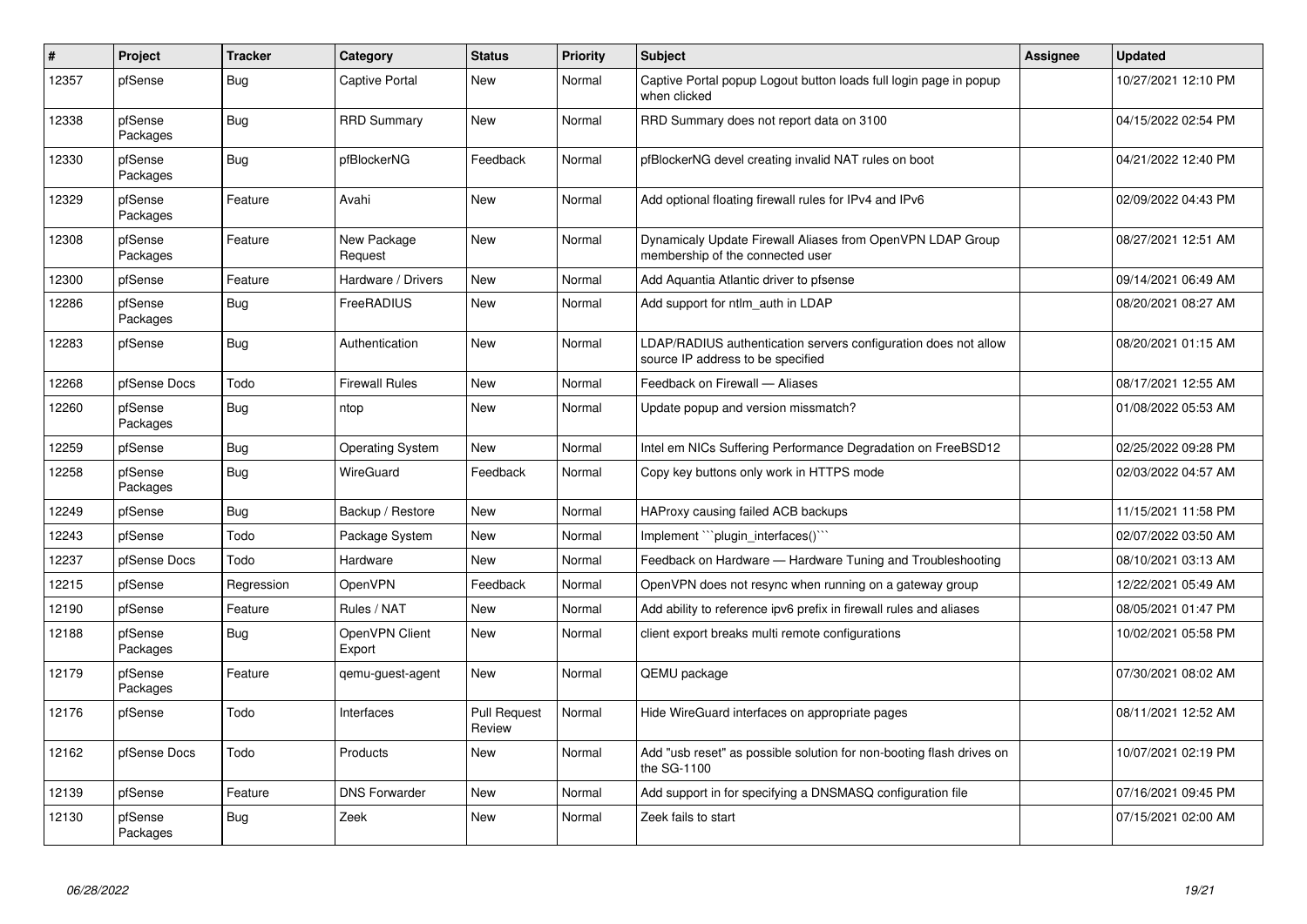| #     | <b>Project</b>      | <b>Tracker</b> | Category             | <b>Status</b> | <b>Priority</b> | Subject                                                                                              | <b>Assignee</b> | <b>Updated</b>      |
|-------|---------------------|----------------|----------------------|---------------|-----------------|------------------------------------------------------------------------------------------------------|-----------------|---------------------|
| 12126 | pfSense<br>Packages | Bug            | FreeRADIUS           | New           | Normal          | freeradius3 0.15.7_31                                                                                |                 | 10/11/2021 08:21 AM |
| 12122 | pfSense             | Bug            | Web Interface        | New           | Normal          | Perform greedy actions asychronously                                                                 |                 | 07/10/2021 01:10 PM |
| 12121 | pfSense             | Feature        | OpenVPN              | New           | Normal          | Wider "local network(s)" fields in OpenVPN server configuration                                      |                 | 07/19/2021 07:37 AM |
| 12120 | pfSense             | Feature        | <b>DHCP Relay</b>    | New           | Normal          | Permit several sets of destination DHCP servers in DHCP relay                                        |                 | 07/11/2021 05:41 PM |
| 12114 | pfSense<br>Packages | Bug            | syslog-ng            | Feedback      | Normal          | syslog-ng only binds to the last specified interface                                                 |                 | 04/21/2022 12:40 PM |
| 12098 | pfSense Docs        | Correction     | Configuration        | New           | Normal          | Feedback on pfSense Configuration Recipes - Accessing a<br><b>CPE/Modem from Inside the Firewall</b> |                 | 07/02/2021 02:30 AM |
| 12097 | pfSense<br>Packages | Feature        | pfBlockerNG          | <b>New</b>    | Normal          | Add dnsbl and geoip logs to system log                                                               |                 | 07/06/2021 01:25 PM |
| 12095 | pfSense             | Bug            | Authentication       | <b>New</b>    | Normal          | Memory leak in pcscd                                                                                 |                 | 06/01/2022 01:01 PM |
| 12091 | pfSense             | Feature        | Authentication       | <b>New</b>    | Normal          | RFE: Add support for sssd authentication                                                             |                 | 12/10/2021 04:55 PM |
| 12084 | pfSense<br>Packages | Bug            | <b>FRR</b>           | <b>New</b>    | Normal          | libfrr.so.0 error on SG-1100                                                                         |                 | 06/26/2021 08:22 AM |
| 12077 | pfSense             | Feature        | Gateways             | <b>New</b>    | Normal          | Allow stick-connections per gateway group                                                            |                 | 06/24/2021 08:45 AM |
| 12073 | pfSense<br>Packages | Bug            | NET-SNMP             | Feedback      | Normal          | netsnmptrapd.conf syntax is wrong                                                                    |                 | 04/21/2022 12:40 PM |
| 12063 | pfSense Docs        | Todo           | <b>Dynamic DNS</b>   | New           | Normal          | Feedback on Services - Dynamic DNS - Configuring RFC 2136<br>Dynamic DNS updates                     |                 | 06/18/2021 06:24 PM |
| 12056 | pfSense             | Bug            | Logging              | New           | Normal          | Filterlog says "Unknown Option %u"                                                                   |                 | 06/18/2021 05:51 AM |
| 12055 | pfSense             | Feature        | Virtual IP Addresses | Feedback      | Normal          | Option to disable XMLRPC Sync for Loopback Virtual IPs                                               |                 | 06/18/2021 09:05 AM |
| 12033 | pfSense<br>Packages | Bug            | pfBlockerNG          | New           | Normal          | maxmindb and _sqlite3 modules not found                                                              |                 | 10/01/2021 04:42 AM |
| 12009 | pfSense<br>Packages | Bug            | Zabbix               | <b>New</b>    | Normal          | Zabbix Agent starts twice by /etc/rc.start_packages                                                  |                 | 06/08/2021 01:35 AM |
| 11980 | pfSense<br>Packages | Bug            | FreeRADIUS           | Feedback      | Normal          | EAP does not work with SQL backend                                                                   |                 | 07/21/2021 07:24 AM |
| 11974 | pfSense             | Feature        | <b>XMLRPC</b>        | <b>New</b>    | Normal          | XMLRPC synchronization for igmmproxy settings                                                        |                 | 05/29/2021 03:58 PM |
| 11970 | pfSense<br>Packages | <b>Bug</b>     | Coreboot             | New           | Normal          | Netgate Firmware Upgrade Doesn't Work on XG-2758                                                     |                 | 04/21/2022 12:39 PM |
| 11963 | pfSense<br>Packages | Feature        | <b>FRR</b>           | New           | Normal          | Dynamically change OSPF interface costs on selected interfaces on<br>CARP event                      |                 | 05/26/2021 04:13 AM |
| 11960 | pfSense             | Bug            | Gateway Monitoring   | Feedback      | Normal          | Gateway Monitoring Traffic Goes Out Default Gateway                                                  |                 | 12/20/2021 05:43 AM |
| 11956 | pfSense             | Feature        | Web Interface        | New           | Normal          | "add" button in the top of pages with many user-added items                                          |                 | 07/10/2021 01:01 PM |
| 11954 | pfSense             | Feature        | <b>IGMP Proxy</b>    | New           | Normal          | Multicast limits                                                                                     |                 | 05/25/2021 12:36 AM |
| 11953 | pfSense             | Bug            | <b>IGMP Proxy</b>    | New           | Normal          | XG-1541 crashes when igmpproxy is enabled and network<br>interfaces status change                    |                 | 05/24/2021 04:55 PM |